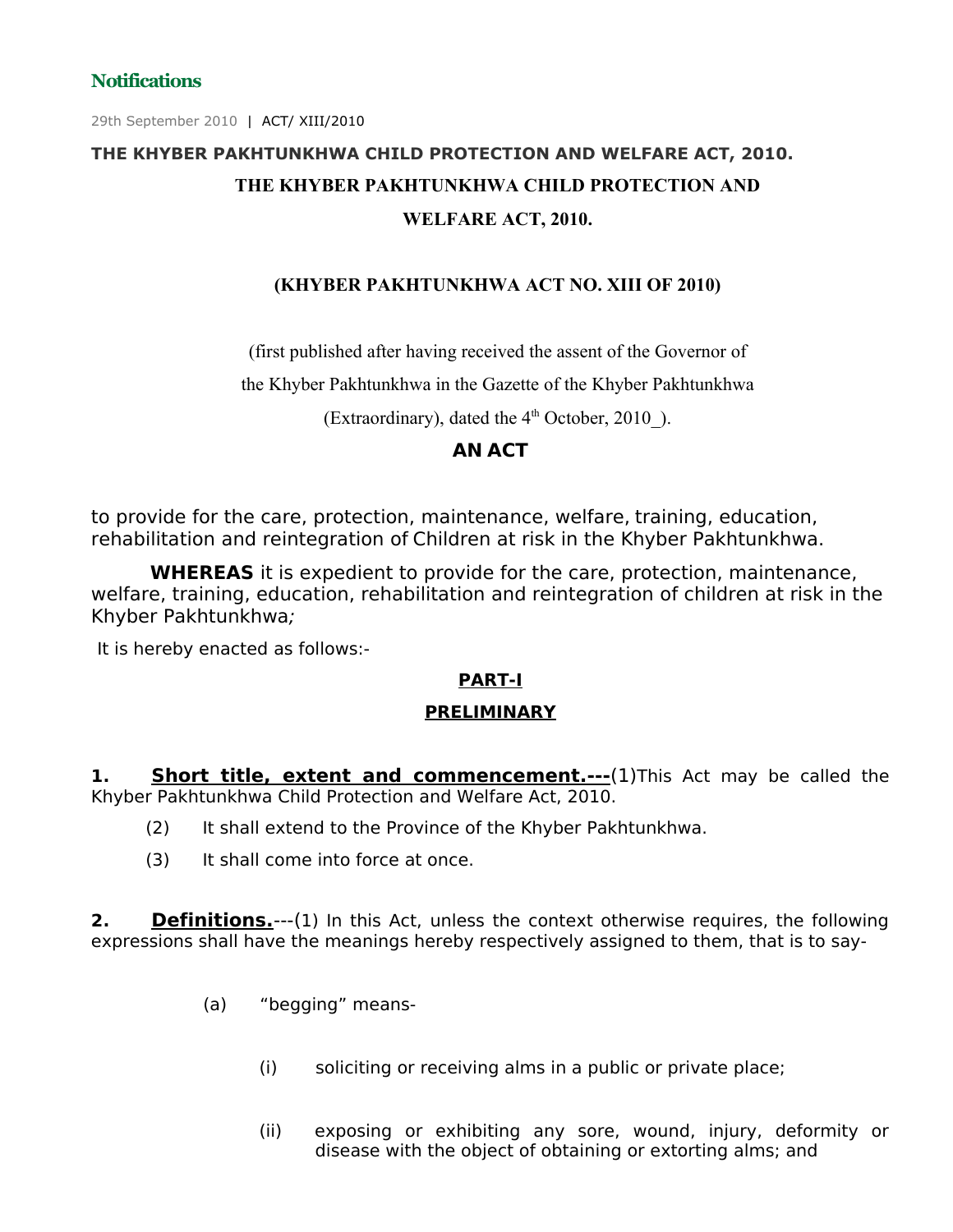- (iii) having no visible or known means of subsistence and found wandering about with the ostensible object of soliciting or receiving alms;
- (b) "best interest of a child" means primary consideration, in all actions either by public or private bodies, for protection, survival, development and participation of children;
- (c) "brothel" means any house, part of a house, room or place in which a prostitute carries on prostitution or any place where facilities are available for prostitution;
- (d) "child" for the purpose of this Act means a natural person who has not attained the age of eighteen years;
- (e) "child at risk" means a child in need of protection who;
	- (i) is at risk, including an orphan, child with disabilities, child of migrant workers, child working and or living on the street, child in conflict with the law and child living in extreme poverty;
	- (ii) is found begging; or
	- (iii) is found without having any home or settled place of abode or without any ostensible means of subsistence; or
	- (iv) has a parent or guardian who is unfit or incapacitated to exercise control over the child; or
	- (v) lives in a brothel or with a prostitute or frequently visits any place being used for the purpose of prostitution or is found to associate with any prostitute or any other person who leads an immoral or depraved life; or
	- (vi) is being or is likely to be abused or exploited for immoral or illegal purposes or gain; or
	- (vii) is beyond the parental control; or
	- (viii) is imprisoned with the mother or born in jail;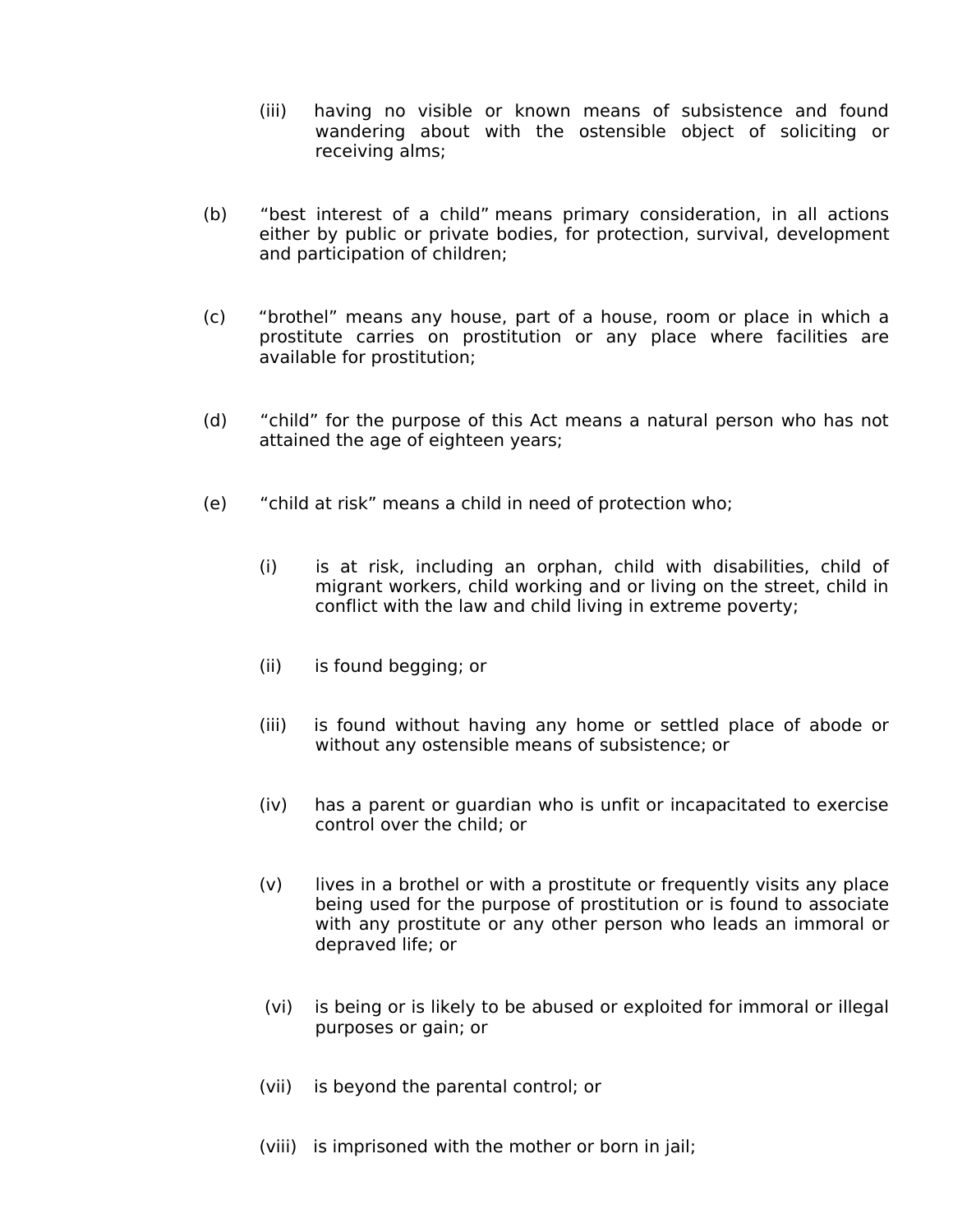- (ix) has lost his parents or one of the parents and has no adequate source of income; or
- (x) is victim of an offence punishable under this Act or any other law for the time being in force and his parent or guardian is convicted or accused for the commission of such offence; or
- (xi) is left abandoned by his parent or parents as the case may be, which will include a child born out of wedlock and left abandoned by his parent;
- (f) "child pornography" means taking, permits to be taken, with or without the consent of the child, any photograph, film, video, picture or representation, portrait, or computer-generated image or picture, whether made or produced by electronic, mechanical, or other means, of obscene or sexually explicit conduct, where-
	- (i) the production of such visual depiction involves the use of a minor engaging in obscene or sexually explicit conduct; or
	- (ii) such visual depiction is a digital image, computer image, or computer-generated image that is, or is indistinguishable from, that of a minor engaged in obscene or sexually explicit conduct; or
	- (iii) such visual depiction has been created, adapted, or modified to appear that an identifiable minor is engaging in obscene or sexually explicit conduct, preparation, possession or distribution of any data stored on a computer disk or any other modern gadget;
- (g) "Child Protection Institution" means an institution or organization for the admission, care, protection and rehabilitation of children at risk, established or recognized under this Act or the rules made thereunder, which shall include a "Kafalat Ghar" or "Children Home" or "Orphanage" established by Government for the abandoned children;
- (h) "Child Protection Officer" means a person appointed as Child Protection Officer under section 11;
- (i) "Child Protection Unit" means a Child Protection Unit established for a local area under section 9;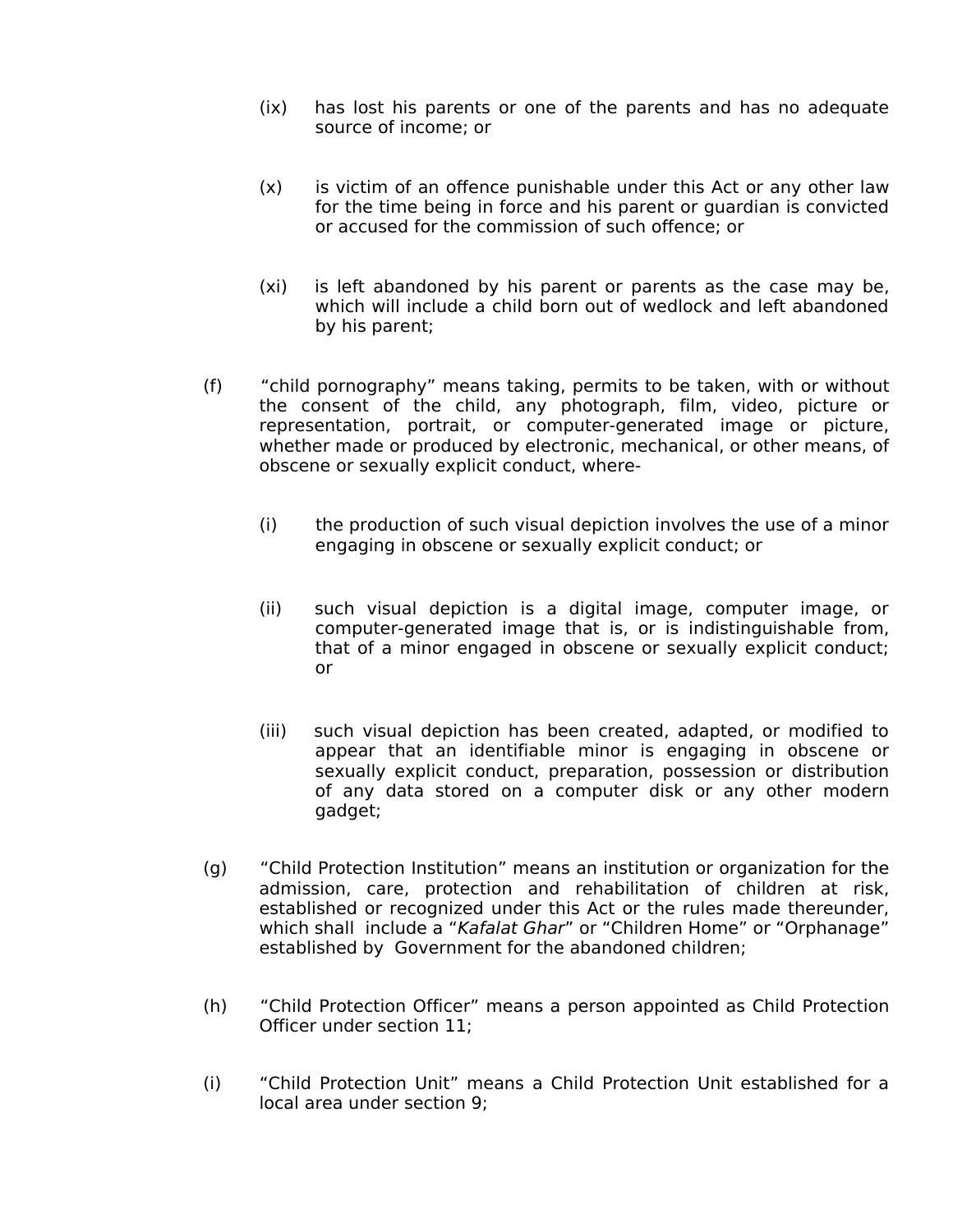- (j) "child trafficking" means knowingly purchasing, selling, harboring, transporting, providing, detaining or obtaining a child through coercion, kidnapping or abduction, or by giving or receiving any benefit for trafficking him into or out of Pakistan or with intention thereof, for the purpose of exploitative entertainment by any person and receiving or expecting to receive some benefit in lieu thereof;
- (k) "Code" means the Code of Criminal Procedure, 1898 (Act V of 1898);
- (l) "Commission" means the Child Protection and Welfare Commission established under section 3;
- (m) "corporal punishment" means intentional use of physical force intended to cause a high degree of pain or discomfort for discipline, correction and control, changing behaviour or in the belief of educating or bringing up the child, that either results in or has a high likelihood of resulting in injury, psychological harm, mal-development or deprivation;
- (n) "fosterage" means breast feeding and nurturing of an infant by a women (who is not the natural mother of that infant) according to Islamic tenants;
- (o) "Fund" means the Children Protection and Welfare Fund established under section 14;
- (p) "Government" means the Government of the Khyber Pakhtunkhwa;
- (q) "kafalat" means adoption by payment to the Child Protection Institution where the child is under protection, for his living, maintenance and education expenses in that institution;
- (r) "member" means a member of the Commission;
- (s) "narcotic drug" means any article defined as narcotic drug in the Control of Narcotic Substance Act, 1997 (Act No. XXV of 1997);
- (t) "prescribed" means prescribed by rules or regulations made under this Act;
- (u) "protection" means care shelter maintenance, education and provision of parental/family environment, this will also include an infant given in fosterage;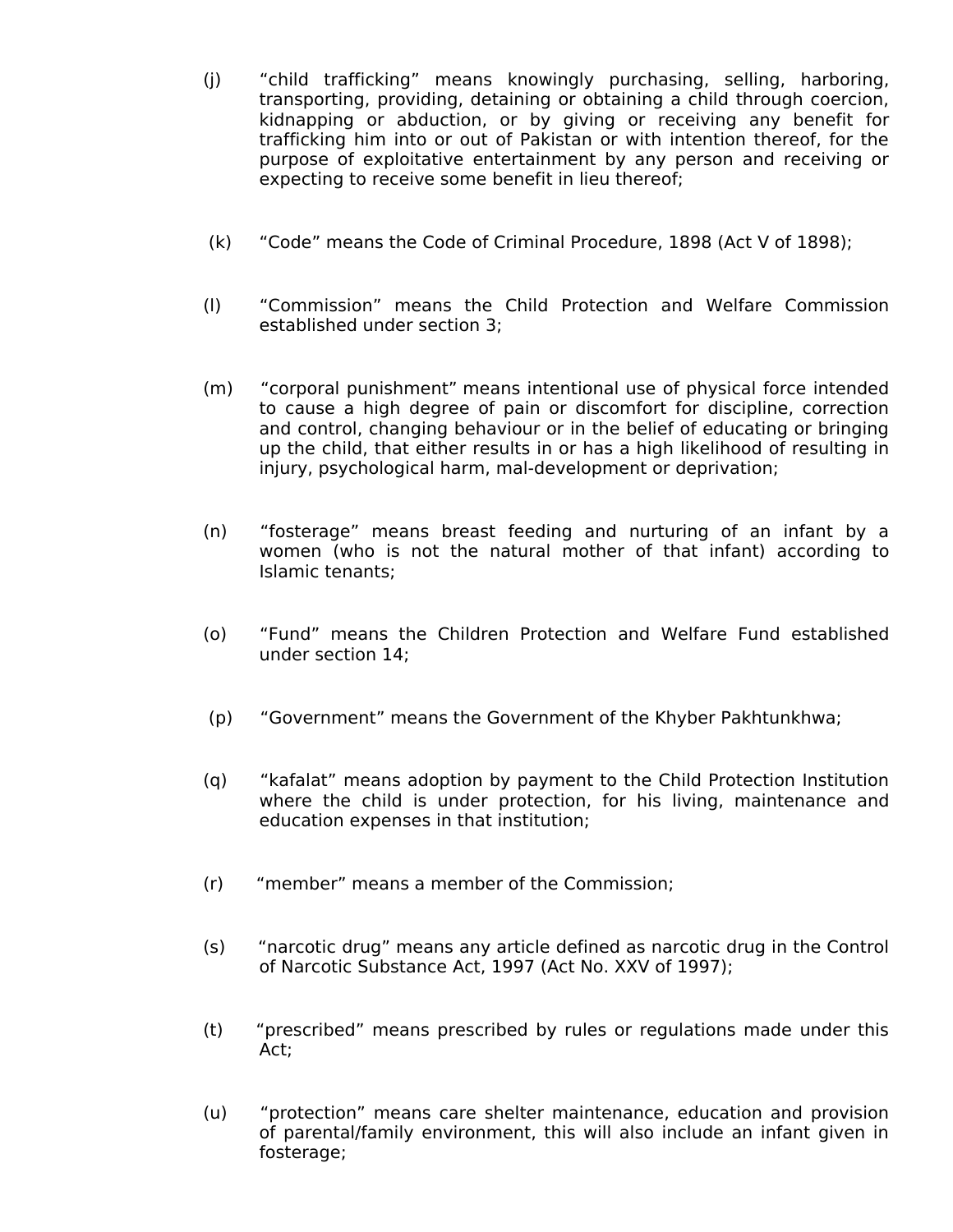- (v) "Province" means the Province of the Khyber Pakhtunkhwa;
- (w) "regulations and rules" means regulations and rules made under section 62 of this Act;
- (x) "section" means a section of this Act;
- (y) "sexual abuse" means employing, using, forcing, persuading, inducing, enticing, or coercing any child to engage in, or assisting any other person to engage in fondling, stroking, caressing, exhibitionism, voyeurism or any obscene or sexually explicit conduct or stimulation of such conduct either independently or in conjunction with other acts, with or without his consent; and
- (z) "suitable person" means a person declared by the Court suitable, in the best interest of the child, for entrustment with the custody of a child at risk.

(2) Words and expressions used and defined under this Act, if defined under any other law for the time being in force shall be considered in addition to this section and not in derogation thereof and any words and expressions used in this Act but not defined shall have the same meaning respectively assigned to them in Code or the Juvenile Justice System Ordinance, 2000 (Ordinance No. XXII of 2000) or in any other relevant Federal or Provincial Law.

#### **PART-II**

#### **CHILD PROTECTION AND**

#### **WELFARE COMMISSION**

**3. Establishment of the Commission.**---(1) As soon as may be after the commencement of this Act, Government shall establish a Commission to be known as the Khyber Pakhtunkhwa Child Protection and Welfare Commission.

(2) The Commission shall be a body corporate, having perpetual succession and a common seal, with power, subject to the provisions of this Act, to acquire land in accordance with law and hold properties both movable and immovable and may sue and be sued by the said name.

(3) Government may transfer state land or building, free of cost, to be utilized for the purposes of this Act.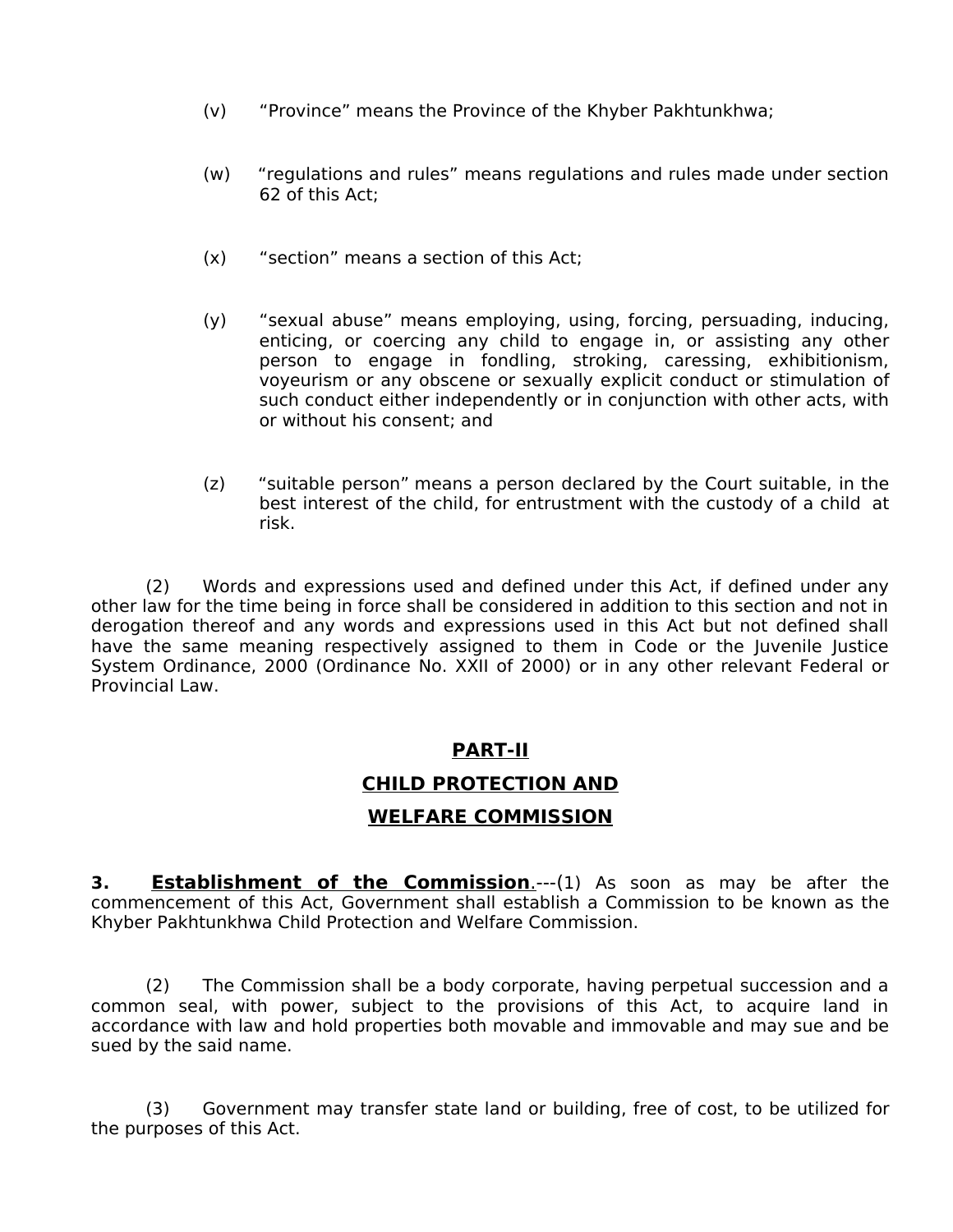(4) The composition of the Commission shall be as follows:

| (a) | Minister for Social Welfare and<br>Women Development Department;                                                                                              | Chairman          |
|-----|---------------------------------------------------------------------------------------------------------------------------------------------------------------|-------------------|
| (b) | Secretary to Government Social<br>Welfare and Women Development<br>Department;                                                                                | Vice-Chairman     |
| (c) | Secretary to Government, Finance<br>Department or his nominee<br>not<br>below the rank of Deputy Secretary;                                                   | Ex-officio Member |
| (d) | Secretary to Government, Home and<br>Department or his<br>Affairs<br>Tribal<br>nominee not below the rank of<br>Deputy Secretary;                             | Ex-officio Member |
| (e) | Secretary to Government, Law<br>Parliamentary Affairs and Human<br>Rights Department or his nominee<br>not below the rank of Deputy<br>Secretary;             | Ex-officio Member |
| (f) | Secretary to Government, Local<br>Government, Election<br>and<br>Rural<br>Development Department or his<br>nominee not below the rank of<br>Deputy Secretary; | Ex-officio Member |
| (g) | Secretary<br>to Government,<br>Elementary<br>and<br>Secondary<br>Education Department or his<br>nominee not below the rank of<br>Deputy Secretary;            | Ex-officio Member |
| (h) | not exceeding six persons from civil<br>society organizations, Members of<br>Provincial Assembly, Lawyers and<br>Ulema;                                       | Members           |
| (i) | <b>Chief Protection Officer;</b>                                                                                                                              | Secretary-cum-    |

member.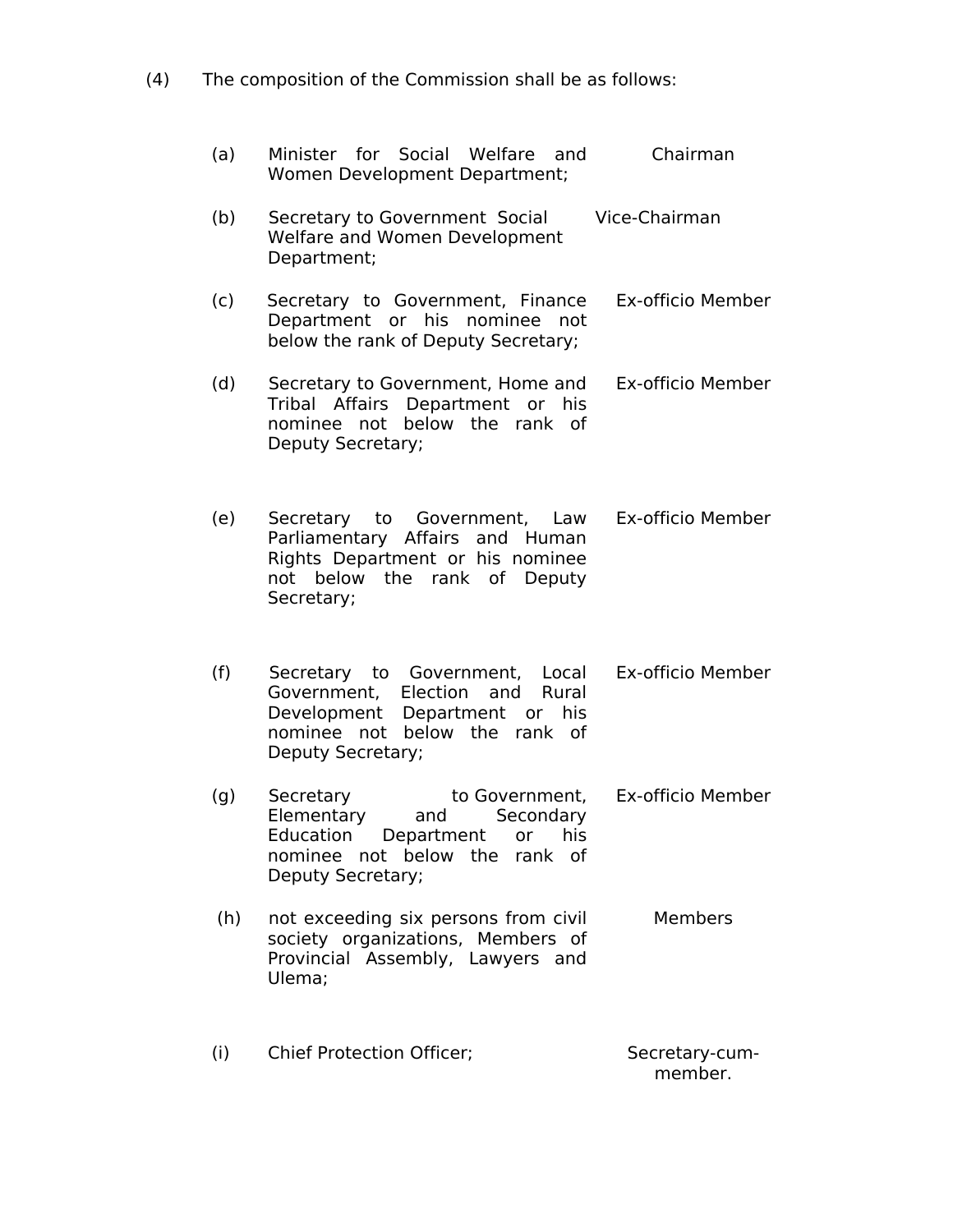(5) The persons appointed under clause (h) of sub-section (4) shall be appointed by Government, who shall be the persons of repute having experience in the affairs of children and at least three amongst them shall be women.

(6) The Commission shall be the executive authority, having administrative control and management of the affairs of the Commission, its secretariat, institutions and organizations running under the Commission.

(7) Members of the Commission, other than ex-officio members, shall hold office for a period of three years and may serve on the Commission for more than two consecutive terms.

(8) The Commission shall meet on quarterly basis at such time and place and observe such rules of business as may be prescribed by rules.

(9) The Chairman shall preside over the meeting and in his absence any other ex-officio member of the Commission, to be elected by the present members, shall preside over the meeting.

(10) Six members including at least three ex-officio members shall constitute quorum for a meeting of the Commission.

(11) All decisions in a meeting shall be taken by majority of votes and the Chairman shall have the casting vote in case of equality of votes.

(12) Government may remove any member, appointed under clause (h) of sub-section (4), during the tenure of his office in the manner as may be prescribed by rules.

(13) Any vacancy caused due to death, resignation or removal of a member, other than an ex-officio member, shall be filled in by Government within one month time through appointment of another person as member and such appointee shall, hold such office for the unexpired term of his predecessor.

(14) Any member other than ex-officio members may resign from his office by tendering his resignation to Government.

**4. Powers and functions of the Commission**.---(1) Subject to the provisions of this Act, the Commission shall have the following powers and functions,-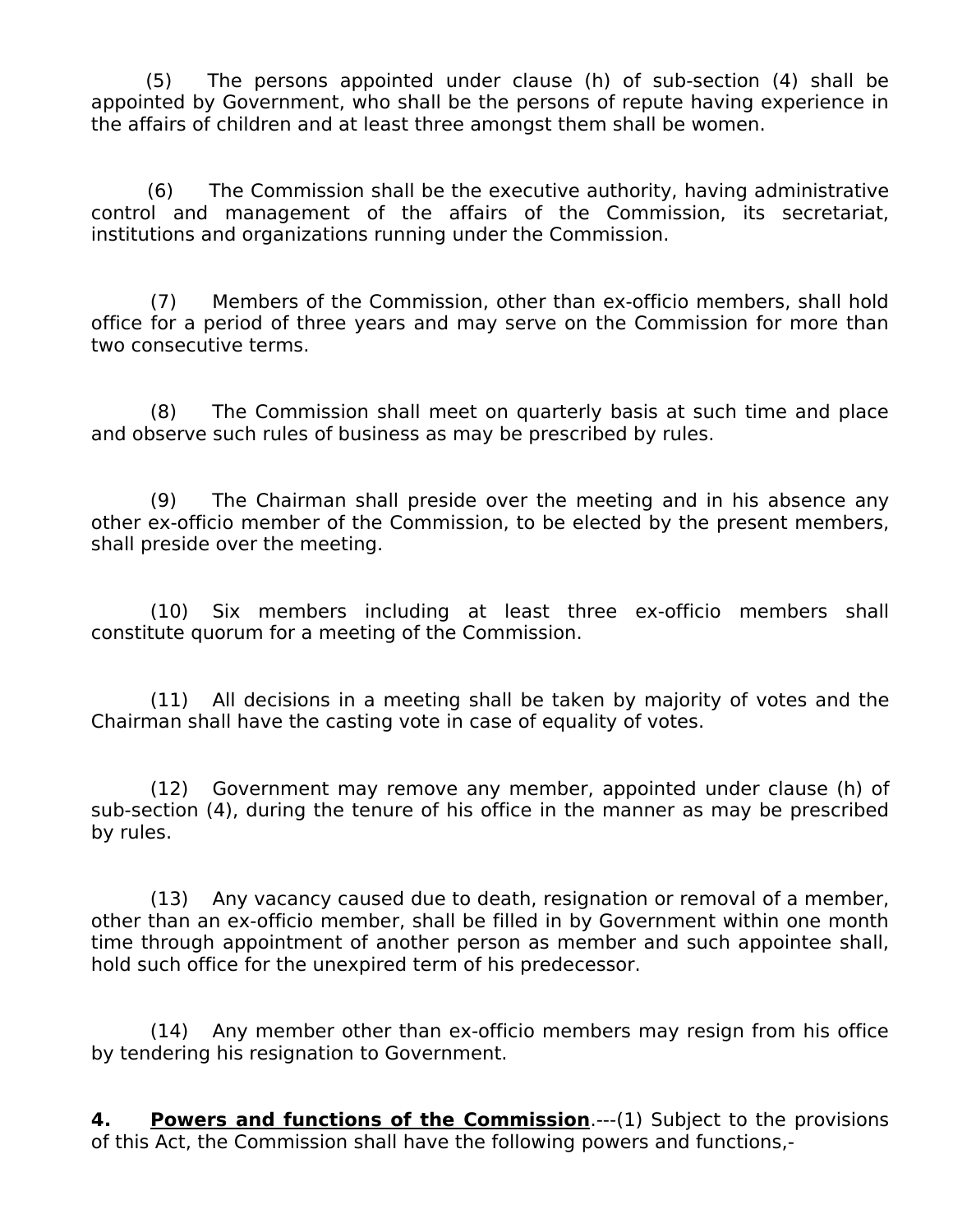- (a) to act as a focal point for effective supervision and coordination of child rights matters at provincial and local levels, and develop and coordinate activities programmes and plans for the development, protection, survival, participation and rehabilitation of children at risk;
- (b) to coordinate with National Commission on the Rights of Children (NCRC);
- (c) to implement policies for the prevention, protection, rehabilitation and reintegration of children at risk;
- (d) to review all provincial laws, rules and regulations affecting the status and rights of children and propose new laws in this behalf, wherever necessary, to safeguard and promote the interest of child in accordance with the Constitution of the Islamic Republic of Pakistan and obligations under international covenants and commitments:

Provided that these obligations and covenants are not repugnant to injunctions of Islam;

- (e) to provide technical and other support in the interests of children to the Provincial Departments, local governments or civil society organizations and create awareness and educate the public about the status of Children at risk through print and electronic media as well as holding lectures and seminars etc;
- (f) to monitor the implementation and violation of laws related to child protection, welfare and rights including prevention of child labor, child sexual abuse, child sexual exploitation, prostitution, child pornography, child trafficking and any form of violence against children and to take necessary measures by enquiring into or referring individual complaints for their redressal to other appropriate Authorities or Departments or Agencies;
- (g) to establish, manage, supervise and control Child Protection Units;
- (h) to provide protective measures, inter alia, food and shelter, education and training to the children at risk by establishing, managing and recognizing Child Protection Institutions in accordance with the criteria laid down by the Commission;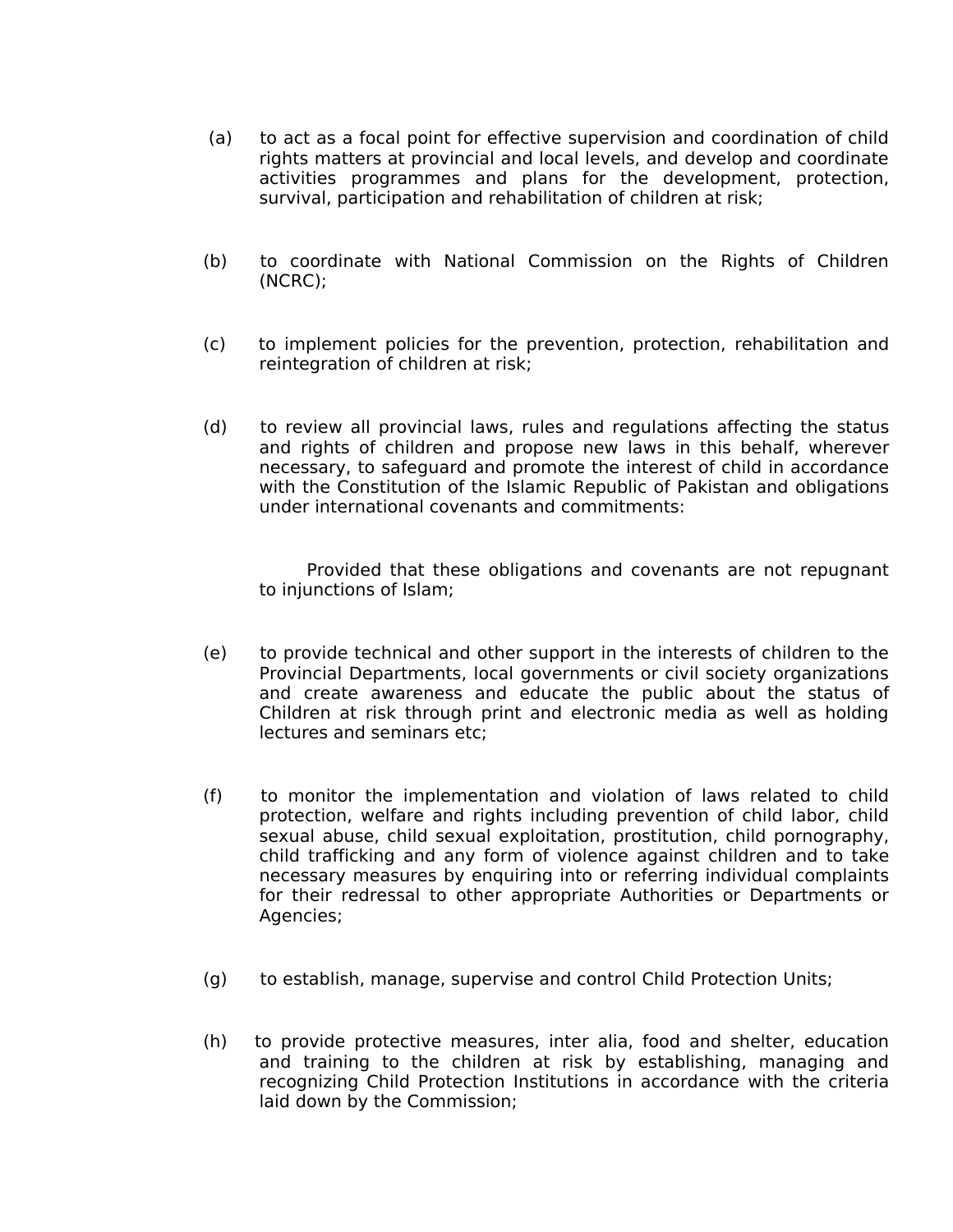- (i) to prohibition of physical and corporal punishments of any kind which may result in endangering the life, physical, mental, spiritual, moral or social development of the child, both within the family, and in any institution;
- (j) to mobilize financial resources, through national and international agencies, for programs relating to child protection, welfare and rights;
- (k) to improve rules and procedures concerning compulsory birth registration and registration of children without birth documents including registration of an abandoned child with the State filling for his parentage;
- (l) to reform, monitor and ensure the safety of children in residential care and juvenile detention facilities by efficient reorganization to meet with minimum standards and regular monitoring of each such institution;
- (m) to build a rapid-response child protection intervention capability for provincial level emergencies such as natural disasters or the outbreak of armed conflict;
- (n) development of a system if necessary, of acquiring partnership of private organizations for management or funding or both, of any or all child protection institutions, which may include arranging "kafalat" of a child by private citizens;
- (o) to revise the minimum age of criminal responsibility to a nationally acceptable level;
- (p) development of a uniform structure for data collection and computerized data recording, to facilitate evidence-based policy formulation; and

#### **(q) to do all such acts and things as are ancillary or incidental to any of the functions stated above and any other functions, which may be assigned to it by Government.**

(2) The Commission may appoint employees, which are necessary for the discharge of their functions with such terms and conditions, as may be prescribed by regulations.

(3) The Commission may authorize the employees for the performance of its functions under this Act.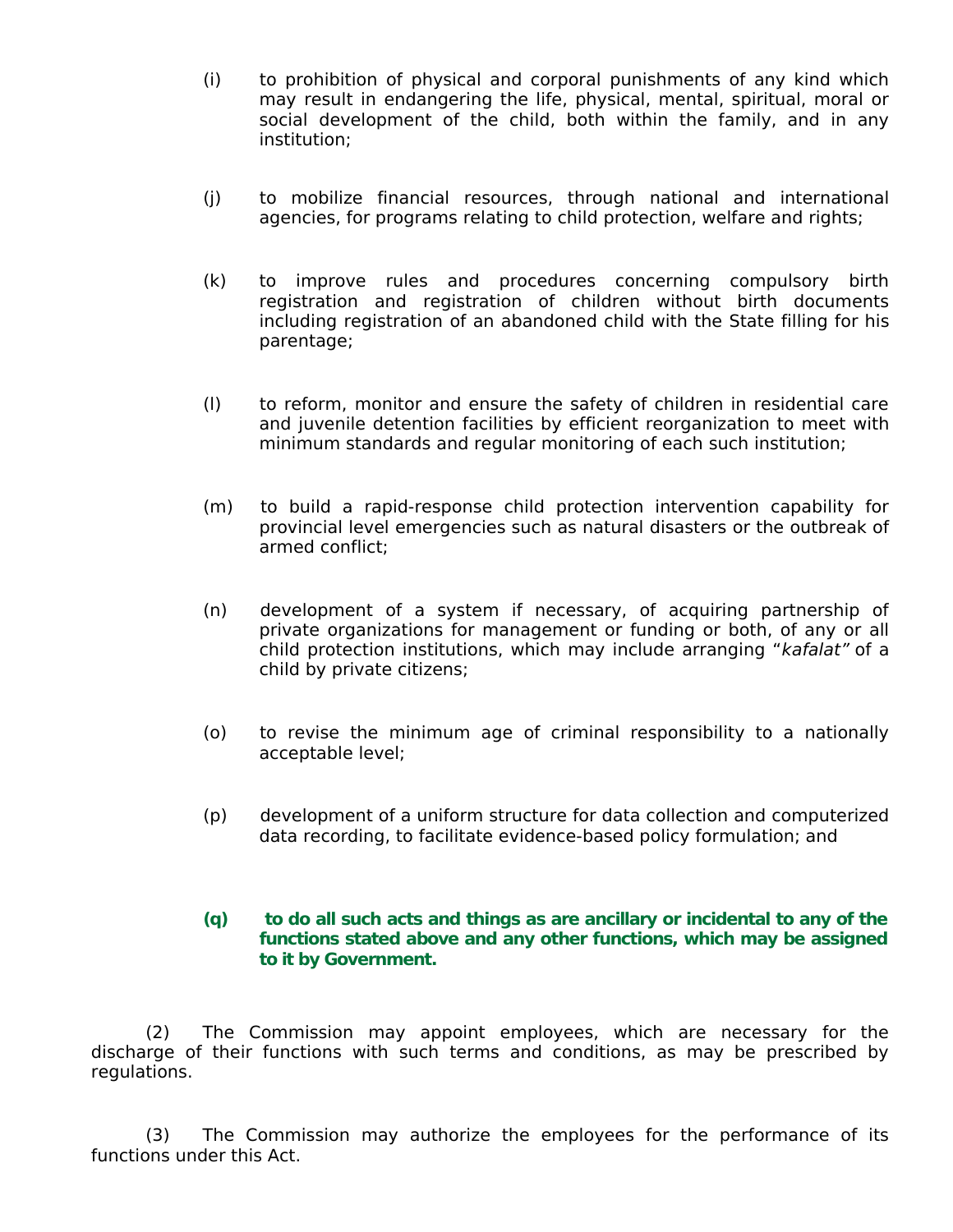**5.** Chief Protection Officer.---(1) There shall be a Chief Protection Officer of the Commission to be appointed by Government on the recommendation of the Commission, on such terms and conditions as may be prescribed by rules.

(2) The Chief Protection Officer shall be the Chief Executive of the Secretariat of the Commission and shall be provided with such staff and facilities as the Commission may consider necessary.

(3) The minimum qualifications necessary for the appointment to the post of the Chief Protection Officer shall be such as may be prescribed by rules.

(4) The Chief Protection Officer shall exercise such powers and perform such functions as may be prescribed by rules.

(5) The term of office of the Chief Protection Officer shall be renewable for a period of three years:

Provided that Chief Protection Officer may resign, during the term of his office, by tendering his resignation in writing to Government:

Provided further that on the advice of the Commission, Government may on grounds of inefficiency or misconduct and in accordance with the prescribed procedure, terminate the services of the Chief Protection Officer.

**6. Committees.**---The Commission may constitute such committees as it deems necessary and delegate any of its powers and functions or assign duties in connection to its powers and functions as the Commission may deem necessary for giving effect to the provisions of this Act.

**7. Annual progress report.**---(1) The Chief Protection Officer shall prepare an annual progress report at the end of each financial year, within one month and not later than three months from the closing date of the financial year, and shall circulate it to all the members of the Commission.

(2) The report as circulated shall be considered in the coming meeting of the Commission and after approval shall be submitted to the Provincial Assembly for appraisal.

**8. Assistance to the Commission.**---All the executive authorities and citizens shall act in aid and assistance of the Commission in the performance of its functions.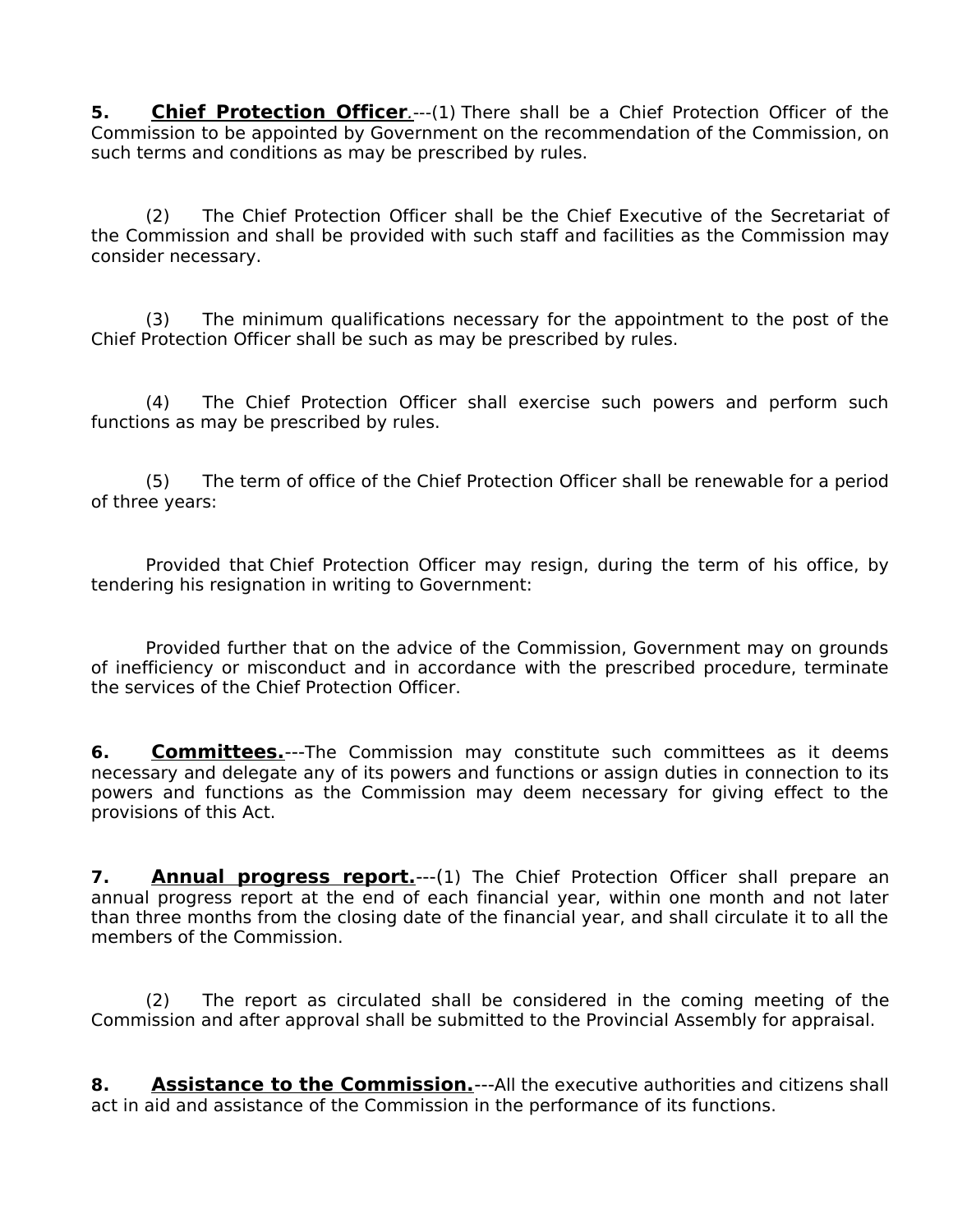#### **PART-III**

# **CHILD PROTECTION UNIT, CHILD PROTECTION OFFICERS AND CHILD PROTECTION INSTITUTIONS**

**9. Child Protection Unit.**---(1) There shall be a Child Protection Unit, at District level, to be established by Government, which shall work under the administrative control of the Commission.

(2) The Social Welfare Officer of the District concerned shall be the incharge of the Child Protection Unit, who shall be assisted by Child Protection Officers, to be appointed by the Commission as provided under section 11 of this Act.

(3) The Social Welfare Officer shall be assisted by such other members as may be determined by the Commission.

(4) The tenure and terms and conditions of the members shall be such, as may be prescribed by rules.

10. Functions of Child Protection Unit.--- (1) The Child Protection Unit shall perform the following functions:

- (a) receiving and registering children at risk and their families who are considered to be in need of protection;
- (b) assessing the needs of individual children and their families according to survival and departmental priorities, shelter, food, health, education, cognitive, emotional, and evolving capacities;
- (c) planning and coordinating the provision of services in cash or in kind to meet the assessed needs of children at risk and their families;
- (d) periodically or quarterly reviewing the intervention plan to protect children at risk, to ensure its continuity and capacity to meet the assessed needs;
- (e) introduction and use of indicators related to the child abuse and exploitation prevention aspects in the monitoring visits to families, residential institutions, services, schools etc;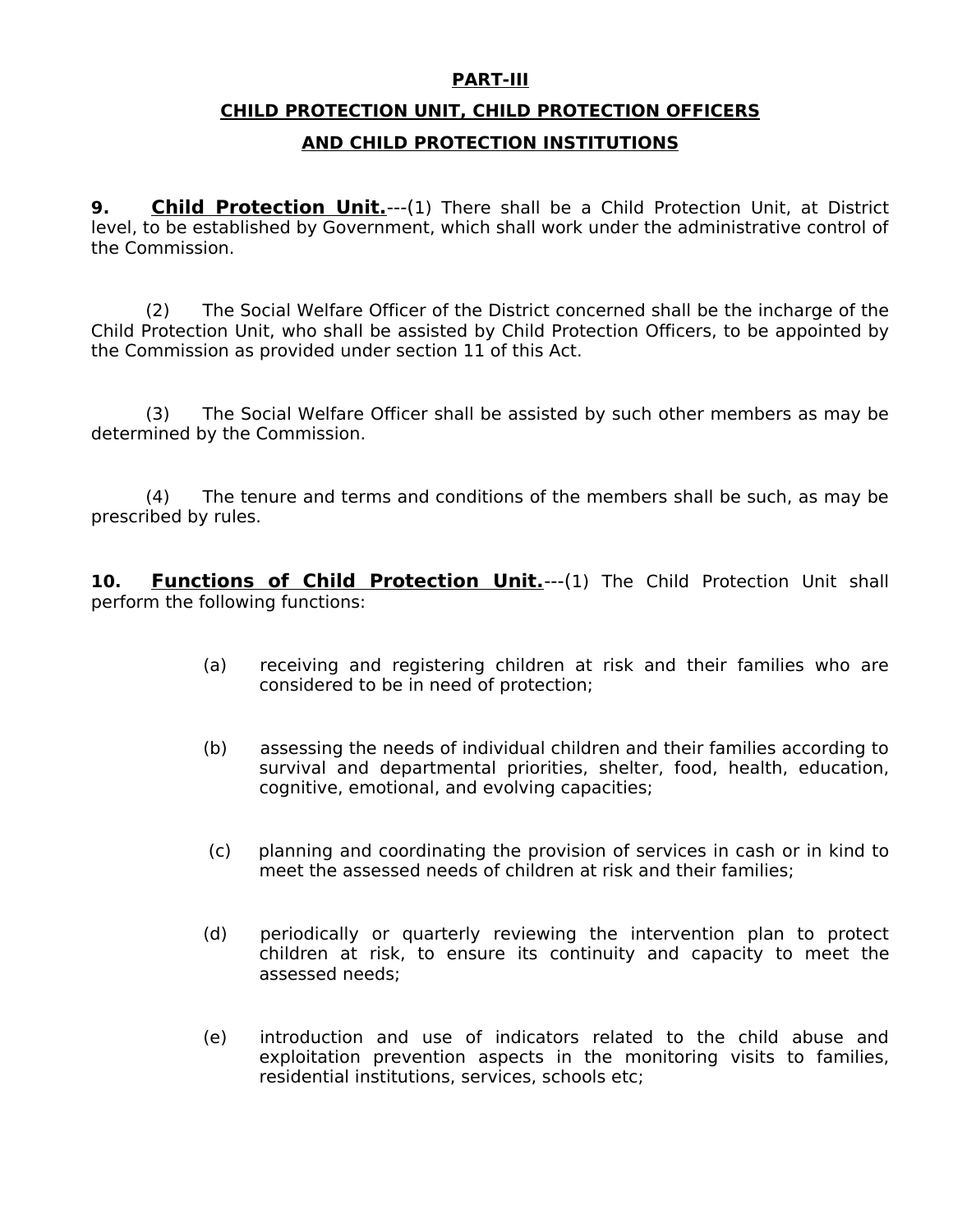- (f) developing consultative community structures and preparing them to support initiatives for the prevention of abuse, neglect and exploitation through the formation of Child Protection Committees;
- (g) maintaining and updating record of all its activities and transmit the same regularly to the Commission;
- (h) follow-up of children at risk after their release from the Child Protection Institution or jail, as the case may be, for about six months; and
- (i) provision of preventive and protective services and programmes of general interest.

(2) The Child Protection Unit shall exercise any other power and function as delegated or devolved upon it by the Commission.

11. **Child Protection Officer.**---(1) The Commission may, for carrying out the purposes of this Act, appoint as many Child Protection Officers for each District, on such term and conditions, as may be prescribed by rules.

(2) Subject to the provisions of this Act and of any rules made there under, a Child Protection Officer may, within the local limits for which he is appointed, and in any other area with the permission of the Commission,-

- (a) inspect any Child Protection Institution or any other such establishment or building where shelter, training facilitation offered or purported to be offered to children at risk, run under governmental or non-governmental organization, the means employed for livelihood of such children, their living conditions and all relevant record etc;
- (b) enter and search, with police assistance, if any, as he deems necessary, any building, premises or place, in which he has reason to believe that an offence under this Act or any rules made thereunder has been or is being committed or may continue to be committed;
- (c) seize such materials and articles which he has reason to believe may furnish evidence of the commission of an offence punishable under this Act or any rules made thereunder;
- (d) call any person to be present as witness in the course of search in connection with any other matter under this Act where the presence of witnesses is necessary; and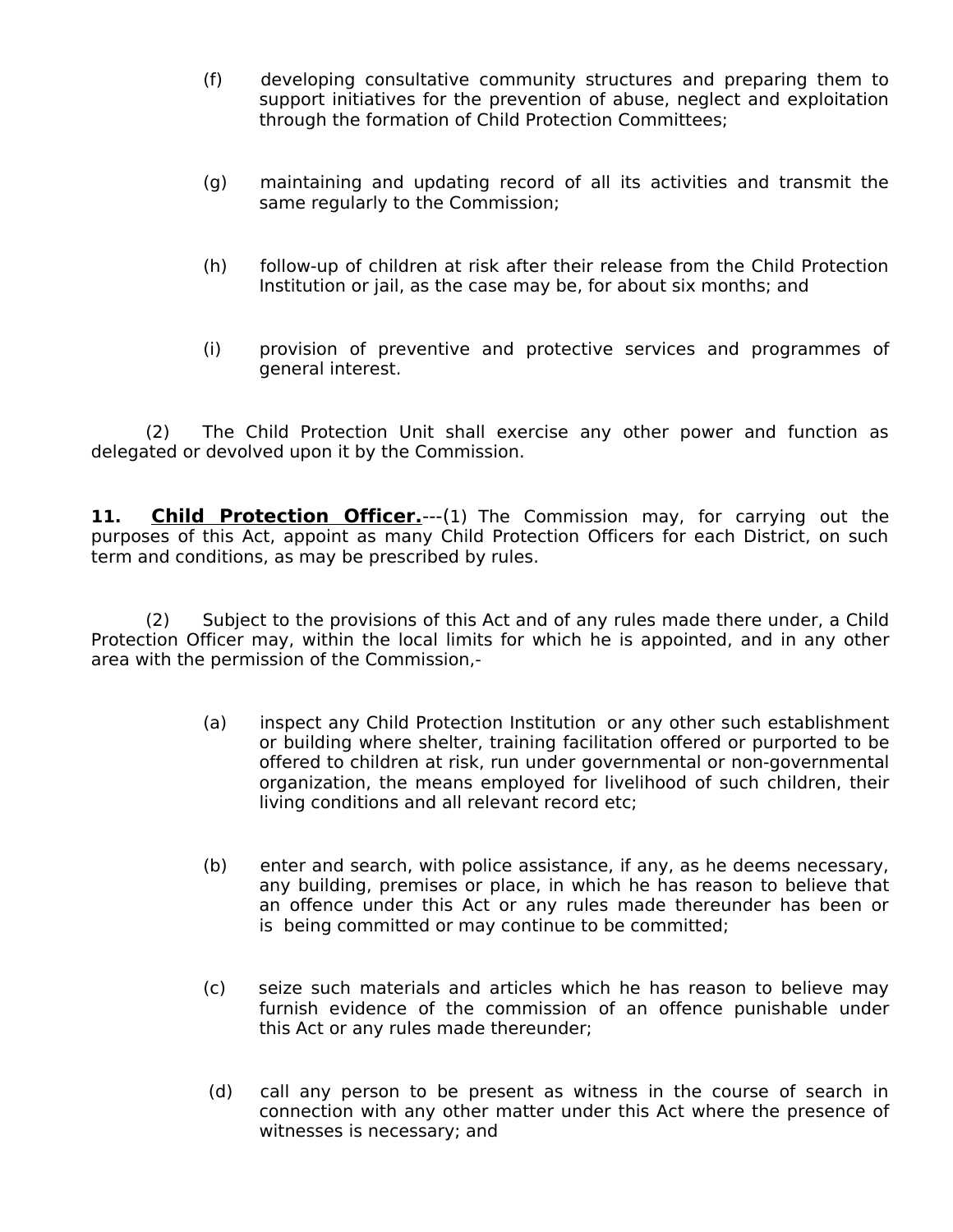(e) exercise such other powers as the Commission may delegate to it, for carrying out the purposes of this Act or any rules made there under:

Provided that the powers under clause (a) of this sub-section shall be exercisable only by a Child Protection Officer specifically authorised in this behalf, by an order in writing, by Government, subject to such conditions as may be specified in such order.

(3) The provisions of the Code shall apply to searches and seizures made under this Act.

(4) The Child Protection Officer may, with prior authorization of Government, in writing through Gazetted notification, register First Information Report or Complaint against any person or persons who have committed any offence under this Act.

**12. Establishment and recognition of Child Protection Institutions**.---(1) The Commission may establish, recognize, manage, maintain and control one or more Child Protection Institutions at such place or places in the Province, as it deems fit.

(2) The Commission may authorize any person or a body of persons to inspect, check and supervise any Child Protection Institution as to whether it is functioning in accordance with the provisions of this Act and the rules made thereunder.

(3) Every Child Protection Institution shall have specialized and well-equipped separate arrangements for the reception of children at risk.

(4) The Child Protection Institution shall not only provide the children at risk with accommodation, treatment, maintenance and facility for education, but also provide him the facility for the development of his character and abilities and give him necessary training for protecting himself against moral dangers or exploitations.

(5) The Child Protection Institution shall perform such other functions as may be prescribed by rules.

(6) In case a Child Protection Institution is found acting in contravention of the provisions of this Act, the rules or the regulations, the Commission may pass such orders as it deems fit for the proper management or maintenance of such institution or its complete disbandment.

(7) No order shall be passed by the Commission under sub-section (6) of this section, unless the management thereof is provided with an opportunity of hearing.

#### **PART-IV**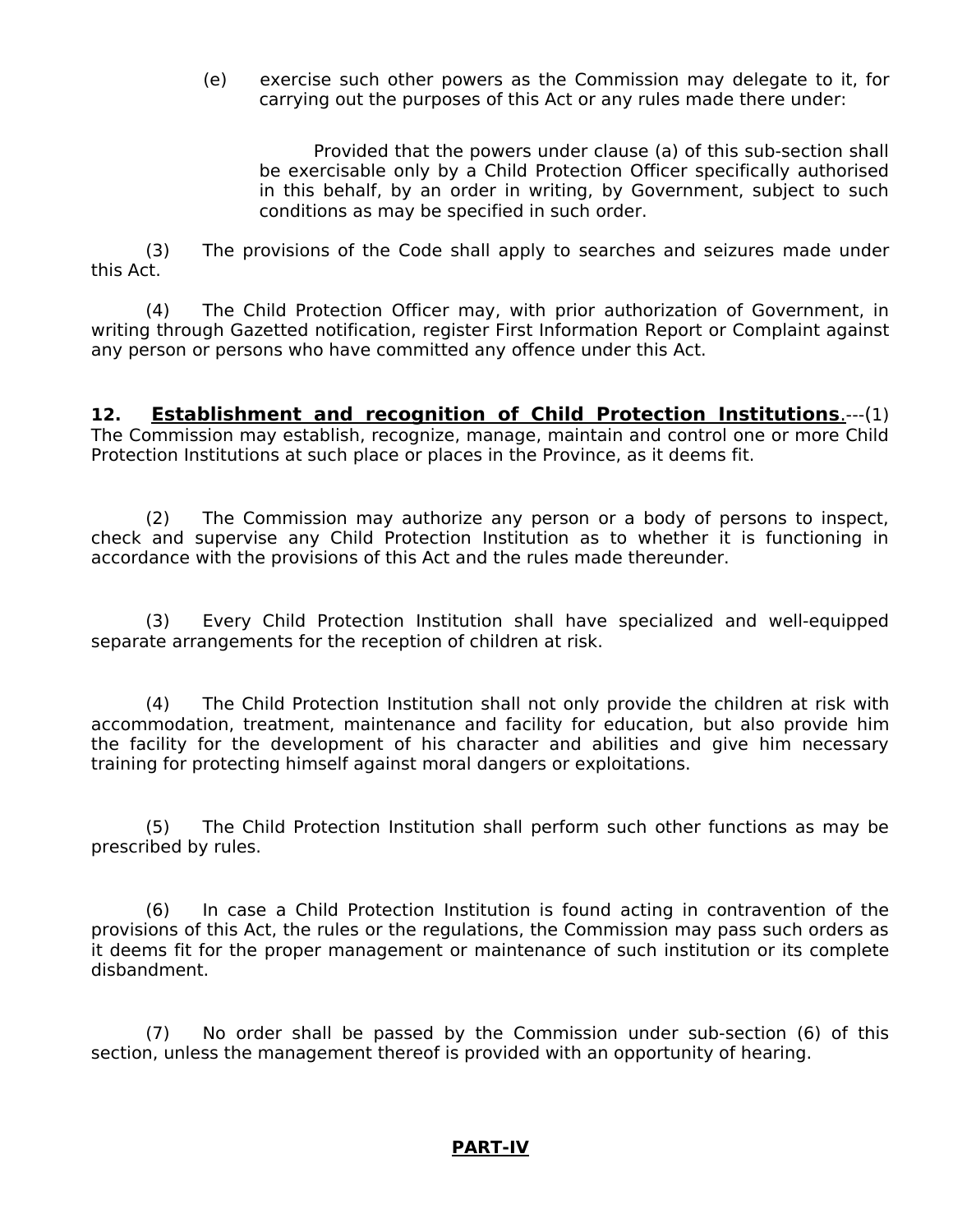# **CHILD PROTECTION AND**

#### **WELFARE FUND**

**13. Child Protection and Welfare Fund.**---(1) The Commission shall establish a Fund to be known as "Child Protection and Welfare Fund".

(2) The Fund shall consist of grant, donation, endowment and bequest received from any source by the Commission for the care, protection, maintenance, welfare, training, education, rehabilitation and reintegration of children at risk.

**14. Audit of the Fund.**---(1) The Fund shall be kept, operated, spent and audited in such manner as may be prescribed by rules.

(2) Without prejudice to the requirement of audit by an auditor appointed by Government in accordance with the provisions of any other law for the time being in force, the annual audited statement of accounts of such fund shall be prepared in conformity with the Generally Accepted Accounting Principles (GAAP) by a qualified firm of Chartered Accountants and signed by the Chairman of the Commission. The annual audited statement of accounts so prepared shall be submitted to the Provincial Accounts Committee and may also be available to general public as soon as such report is prepared.

### **PART-V**

### **CHILD PROTECTION COURTS**

**15. Children Protection Court.**--- (1) Government may in consultation with Peshawar High Court, Peshawar by notification in the official Gazette notify different Courts of Sessions as Child Protection Courts under this Act.

(2) The Peshawar High Court, Peshawar may confer powers of the Court for a local area upon a Sessions Judge or an Additional Sessions Judge, as appears to it to be a appropriate for the purposes of this Act.

16. **Powers and Functions of the Court.**---(1) The Court may issue orders in respect of handing over the custody of a child at risk that is brought before him, either to his parents, guardian, a suitable person or a Child Protection Institution, as the case may be.

(2) The Court shall, informs the child at risk of the situation and obtain his views before making an order in respect of his custody and care.

(3) The Court shall, before making an order in respect of protection and care of a child at risk, consider continuity in his upbringing and take into consideration the ethnic,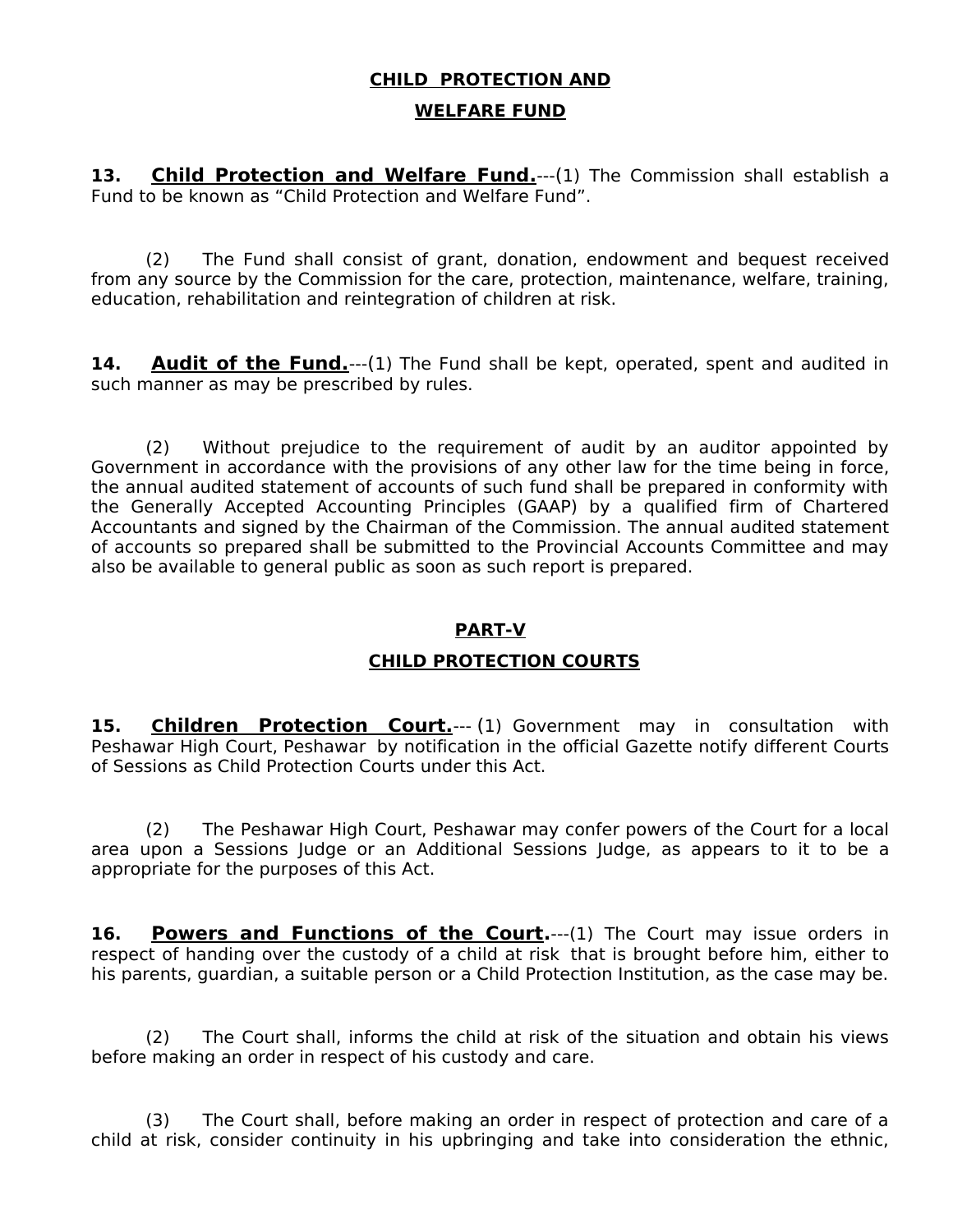religious, cultural, linguistic background and all other relevant factors in the best interest of the child at risk.

(4) While making the orders under this Chapter, the Court shall prefer keeping the child at risk in parental care, or extended family care, or non-kinship care than placement of a child at risk in a Child Protection Institution.

(5) The Court shall monitor the status of the child at risk through reports submitted by the Child Protection Officers, any officer authorized by the Commission or through requiring the appearance of a child at risk and the person responsible for his custody and care before itself.

(6) The Court shall finally decide a case within four months from the date of production of a child at risk before it. In the event of the expiry of 60 days period before the final decision of the Court, the Court shall communicate, in writing, to the concerned District Judge, the reasons, if any, of the delay.

(7) Appeal against the orders of the Court shall lie to the High Court within thirty days of the judgment.

(8) The High Court may, at any time, either of its own motion or on an application received in this behalf, call for the record of any proceeding in which any Court of Session has passed an order for the purpose of satisfying itself as to the legality or propriety of any such order and may pass such order in relation thereto as it thinks fit, provided that the High Court shall not pass an order under this section prejudicial to any person without giving him a reasonable opportunity of being heard.

**17. False, frivolous or vexatious information.**---(1) If information in respect of a child at risk has been laid before a Court by any person and the Court after such inquiry as it deems necessary, is of the opinion that such information is false, frivolous or vexatious, the Court may, for reasons to be recorded in writing, direct that compensation, not exceeding one hundred thousand rupees, be paid by such informer to the aggrieved person against whom the information was laid.

(2) Before making any order for payment of compensation, the Court shall call upon the informer to show-cause why he should not pay compensation.

(3) The Court may, by its order directing payment of compensation, further order that in case of default, the person held liable for compensation shall suffer simple imprisonment for a term not exceeding one year.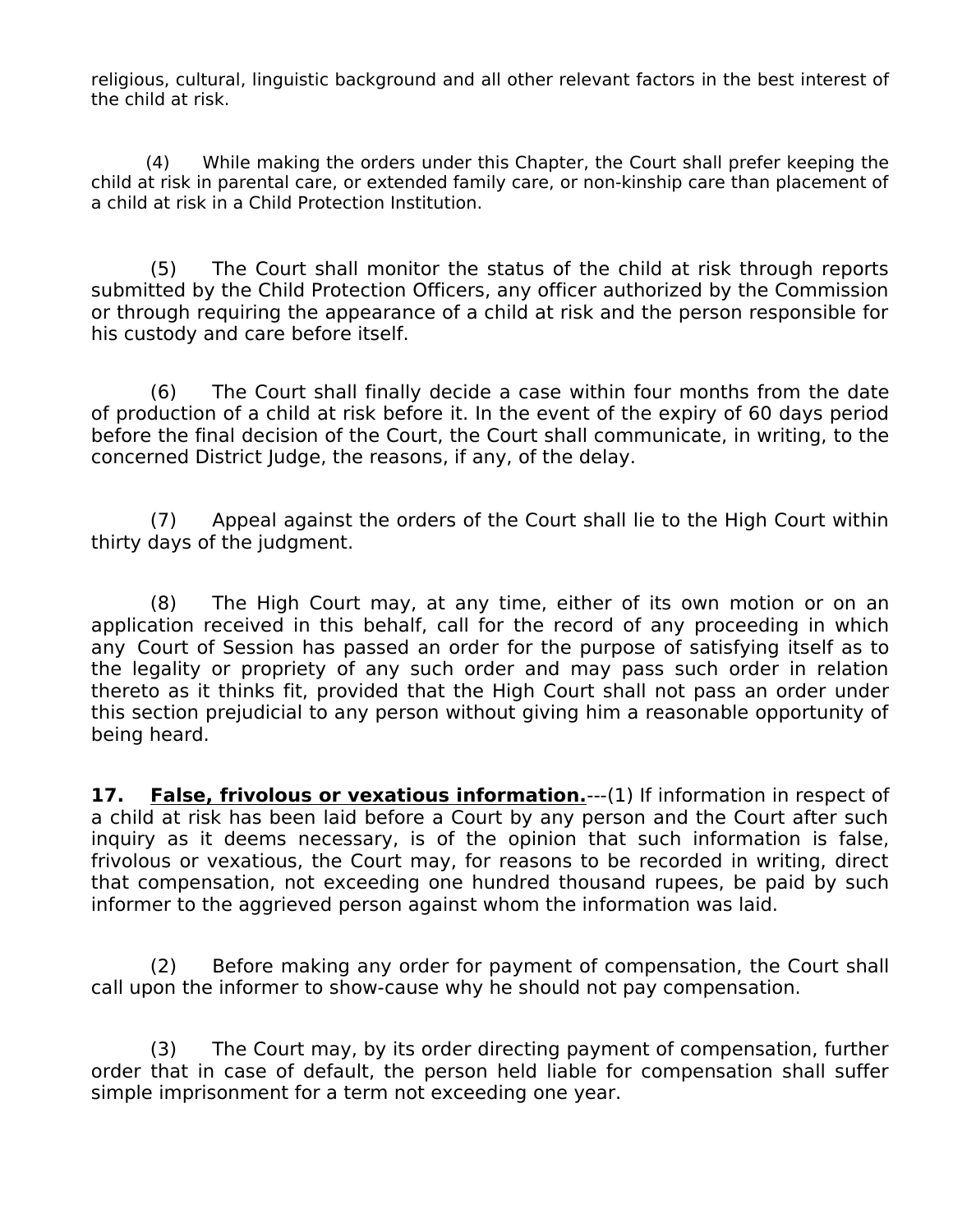(4) When an order for payment of compensation is made under subsection (1), the compensation shall not be paid before the expiry of one month in order to allow sufficient time to appeal against such order.

**18.** Transfer of cases in the interest of justice.---Whenever it appears to the Court while dealing with a matter under this Act that:

- (a) a fair and impartial trial cannot be held by it or holding trial will cause inconvenience to the parties or witnesses; or
- (b) trial by some other Court or at some other place is expedient for the ends of justice and is in the best interest of child, the Court shall report the matter to the concerned High Court or the District Judge, as the case may be, for transfer of the case to another Court after hearing the parties.

#### **PART-VI**

# **RESCUE, CARE, PROTECTION AND REHABILITATION OF CHILDREN AT RISK**

**19. Initiation of proceedings.**---(1) Proceedings under this part of the Act can only be initiated in respect of a child at risk who has not attained the age of eighteen years notwithstanding that during the course of such proceedings he may have attained the age of eighteen years.

(2) In case of any dispute as to the age of a child at risk, the Court shall decide the same in the first instance based on the medical report of the Medical Superintendent of the district concerned whose advice about the age of the child at risk shall be final for the purposes of this Act.

**20.** Rescue of child at risk<sub>1</sub>—-Subject to section 19, a Child Protection Officer upon information or complaint, may take into protection a child at risk and shall produce him before the Court within twenty-four hours of taking the child at risk into such protection:

Provided that where a child at risk is in the protection of his parent or guardian, the officer shall not take him into protection but shall in the first instance, make a report to the Court:

Provided further that the first proviso shall not be applicable in case of a child at risk, who is found begging or he is a victim of an offence alleged to have been committed by his parents or guardian.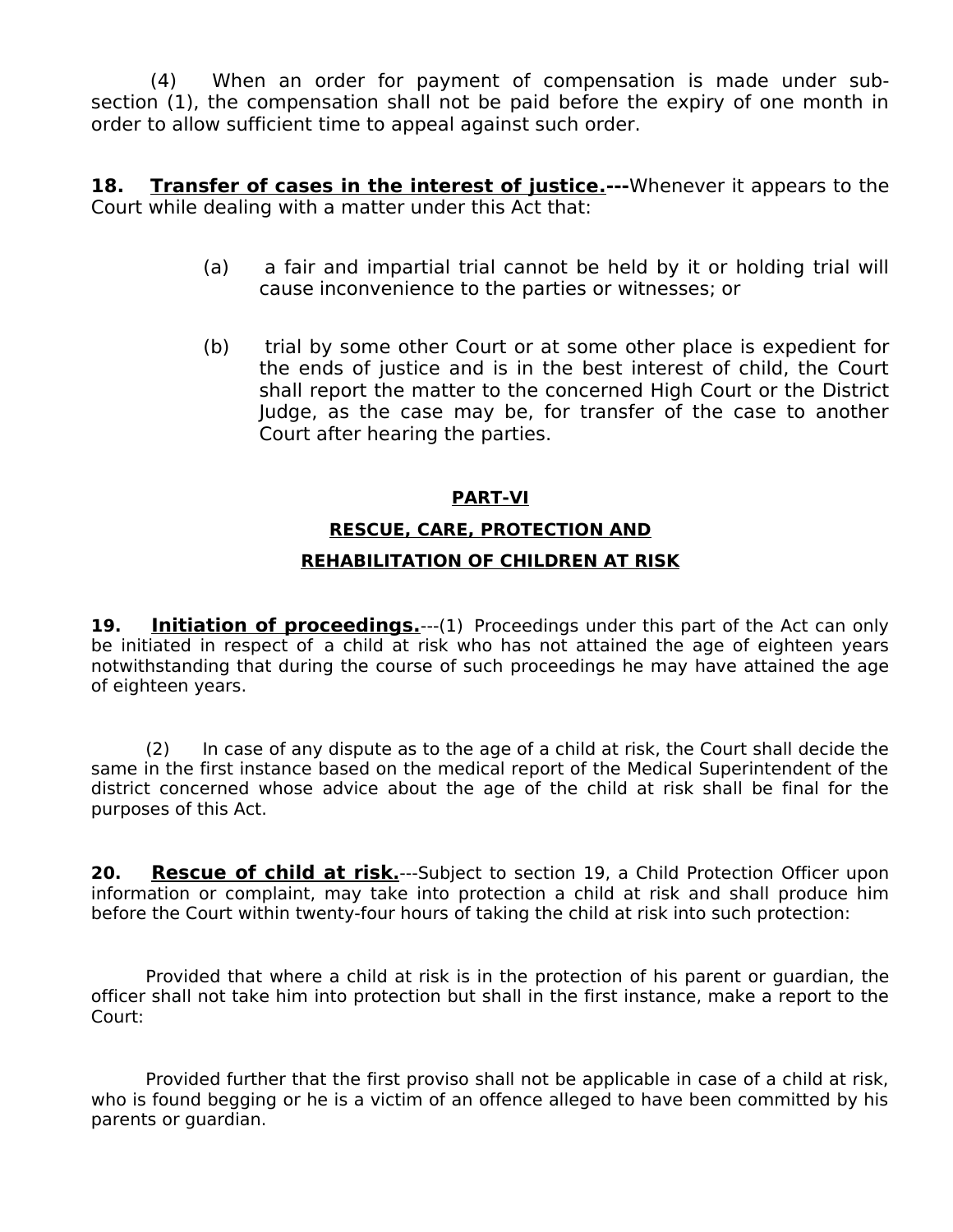**21. Court may directs production of child at risk by parents or guardian**<sub>1</sub>---(1) The Court to which a report is made under the first proviso to section 20, may call upon such parent or guardian to produce the child at risk before it and show cause as to why the child at risk should not, during the pendency of the proceedings, be removed from his protection and may order that the child at risk to be admitted in a Child Protection Institution, or on suitable surety being offered for the safety of child at risk and for his being brought before it, permit the child at risk to remain in the protection of his parents or guardian.

(2) Where it appears to the Court that the child at risk is likely to be removed from the jurisdiction of the Court or is concealed, it may issue a search warrant for the production of the child at risk, and order his immediate admission to a Child Protection Institution.

**22. Examination of person producing or reporting.**---(1) The Court before which a child at risk is brought under section 20 or is produced under section 27, shall examine on oath the person who has brought the child at risk or made the report and record the substance of such examination and may order the admission of the child at risk to a Child Protection Institution pending any further inquiry, if any.

(2) On the date fixed for the production of the child at risk for the inquiry or on any subsequent date to which the proceedings may be adjourned, the Court shall hear and record substance of evidence which may be adduced and consider any cause which may be shown rendering admission of a child at risk necessary to Child Protection Institute.

**23. Reports to be treated as confidential.**---Any reports pertaining to the child at risk shall be treated as confidential from the initiation of proceeding up to disposal of case but the substance of that report shall be open to the child at risk, his parents, guardian or extended family member or other parties concerned.

**24. Prohibition of publication of names, etc., of child at risk involved in any proceeding under this Act.**---(1) No report in any newspaper, magazine or news sheet of any assessment regarding a child at risk under this Act shall disclose the name, address or school or any other particulars, which lead to the identification of the child at risk nor shall any picture of the child at risk be published:

Provided that for reasons to be recorded in writing, the authority holding the assessment may permit such disclosure, if in its opinion such disclosure is in the interest of the child at risk.

(2) Any person contravening the provisions of sub-section (1) shall be punished with fine which may extend to ten thousand rupees.

25. **Entrustment of protection of a child at risk.**---(1) If the Court is satisfied that the child at risk brought before it, is in need of protection and that it is expedient to deal with him, the Court may order that he be admitted to a Child Protection Institution or his protection be entrusted to a suitable person, who is able and willing to look after the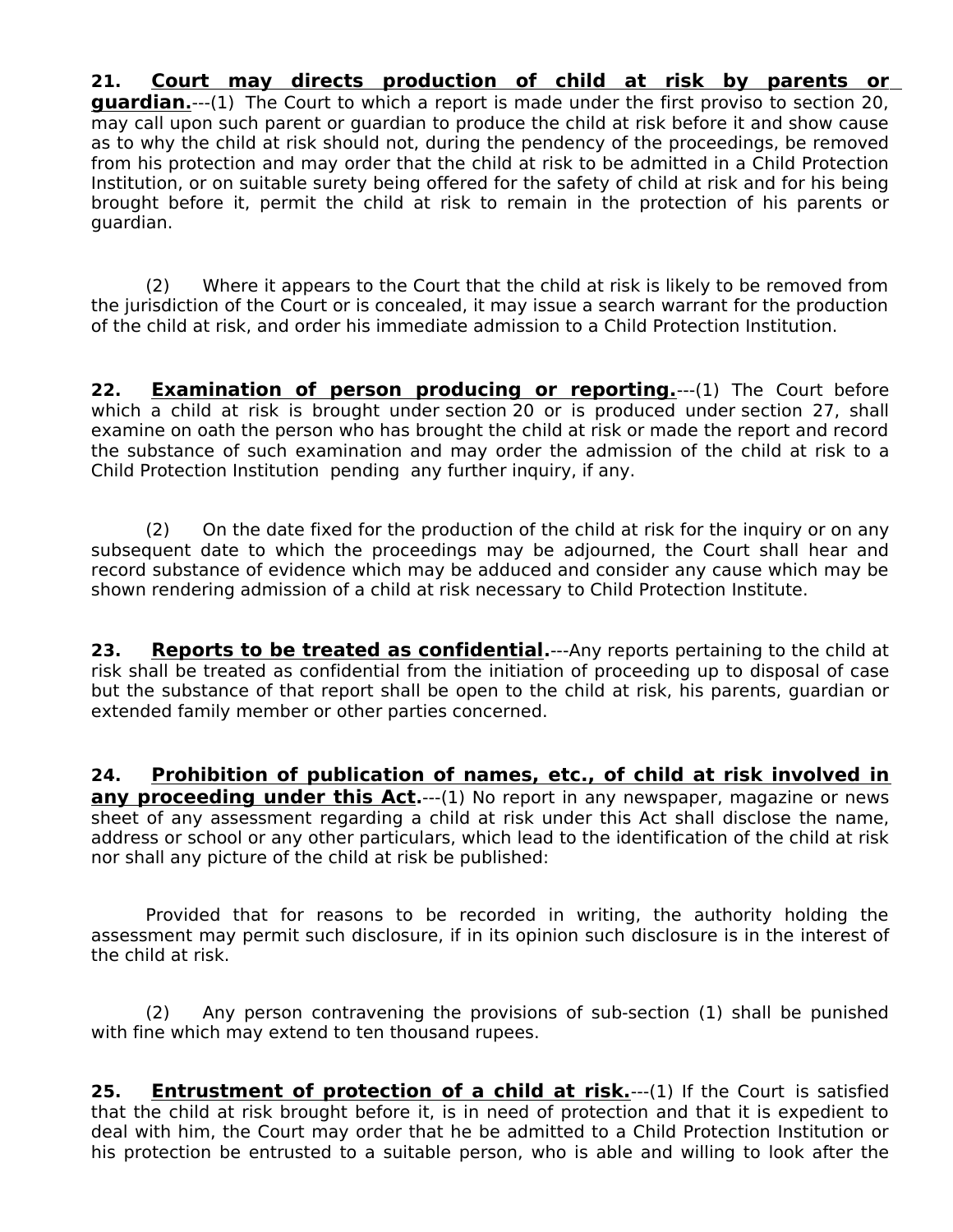child at risk, until such child at risk attains the age of eighteen years, or in exceptional cases for a shorter period.

(2) The Court which makes an order for entrusting a child at risk in the custody of a suitable person may, when making such an order, require such person to execute a bond with or without sureties and an undertaking that makes him liable for the protection, of the child at risk and for the observance of such other conditions as the Court may impose for ensuring the welfare of the child at risk.

(3) The Court that makes an order for entrusting a child at risk to a suitable person may order him for submission of periodical reports of welfare of the child at risk to the Court through Child Protection Officer.

(4) The Court may from time to time during the protective care of a child at risk, compel the production of child at risk in the Court to satisfy itself that the conditions of such protection are being carried out.

(5) If at any time it appears to the Court from information received from any source that there has been a breach of any condition contained in the bond, it may, after making such inquiry as it deems fit, order the child at risk to be admitted into a Child Protection Institution or be entrusted to the protective care of any other suitable person.

**26. Sending of child at risk having place of residence outside jurisdiction**.---(1) In the case of a child at risk whose ordinary place of residence is not within the jurisdiction of Court, the Court may direct that the child at risk be kept in such protective care and be produced before a Court having territorial jurisdiction over the place of residence of the child at risk or to deal with his protective care in any other manner provided in this Act.

(2) Where a child at risk is produced before a Court on the direction of any other Court given under the foregoing provision of this section, such Court may regulate the protection of the child at risk as if the child at risk has been produced before it in terms of section 19 of this Act.

**27.** Warrant to search for a child at risk.---(1) If it appear to a Court from information received on oath or solemn affirmation laid by any person who, in the opinion of the Court, is acting in the interest of the child at risk that there are reasons to believe that a child at risk needs immediate protection, the Court may issue warrant for the production of the child at risk before it.

(2) The officer executing the warrant shall be accompanied by the person laying the information, if such person so desires and may also, if the Court, by whom the warrant is issued so directs, be accompanied by a duly qualified medical practitioner or the police or both.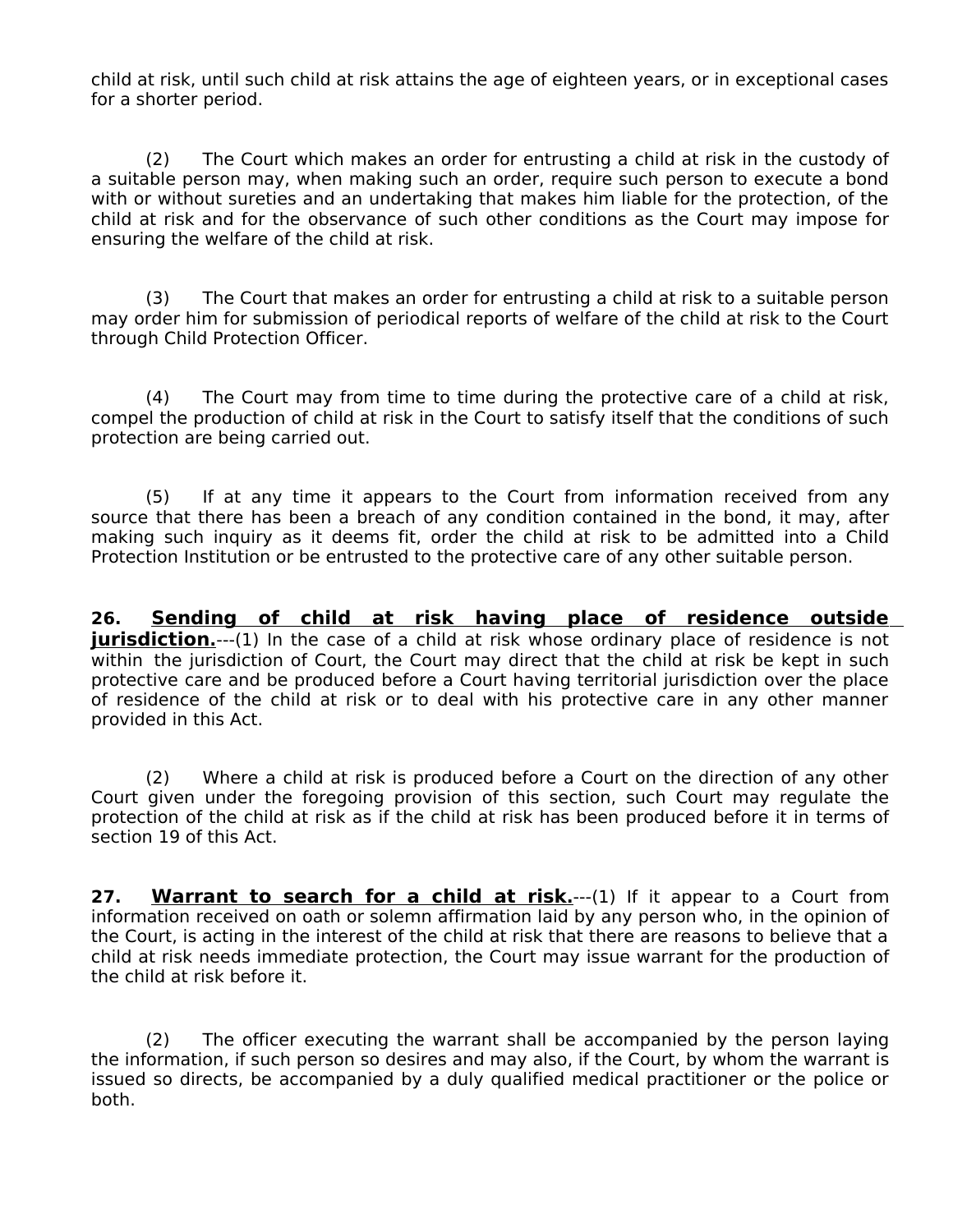(3) If any child at risk is brought before the Court and the Court is satisfied that the child at risk is in need of protection, it may deal with his protective care in accordance with the provisions of this Act.

**28. Period of protective care.**---Subject to any order of the Court or any direction of the Commission, a child at risk ordered to be admitted to a Child Protection Institution shall be kept in the Child Protection Institution till he attains the age of eighteen years.

**29.** Contribution of parents.---(1) Where an order has been made for the admission of a child at risk into a Child Protection Institution or giving the protection of the child at risk to a suitable person, the Court may direct a parent, in a suitable case, to pay maintenance of the child at risk at such rates as may be determined by the Court:

Provided that while passing any such order, the Court shall take into consideration the capacity of the parents to pay maintenance.

(2) In case of non-compliance of direction for the payment of maintenance issued under sub-section (1), the Court may recover the amount from the parent as arrears of land revenue.

**30. Protection of child against child marriage.---**Protection against child marriage and discriminatory customary practices shall be provided in accordance with federal laws in vogue on the subjects.

#### **PART-VII**

#### **SENTENCING OF CHILD**

**31. Sentencing in respect of a child above the age of twelve and below the age of fifteen**<sub>.</sub>---(1) A child above the age of twelve and below the age of fifteen, when convicted may be:

- (i) ordered to perform a community service, through probation officer, if the offender is above the age of fourteen, up to the half of the imprisonment prescribed for the offence; or
- (ii) fined:

Provided that there shall be no imprisonment in default of the payment of the fine:

Provided further, the Juvenile Court may combine the sentences.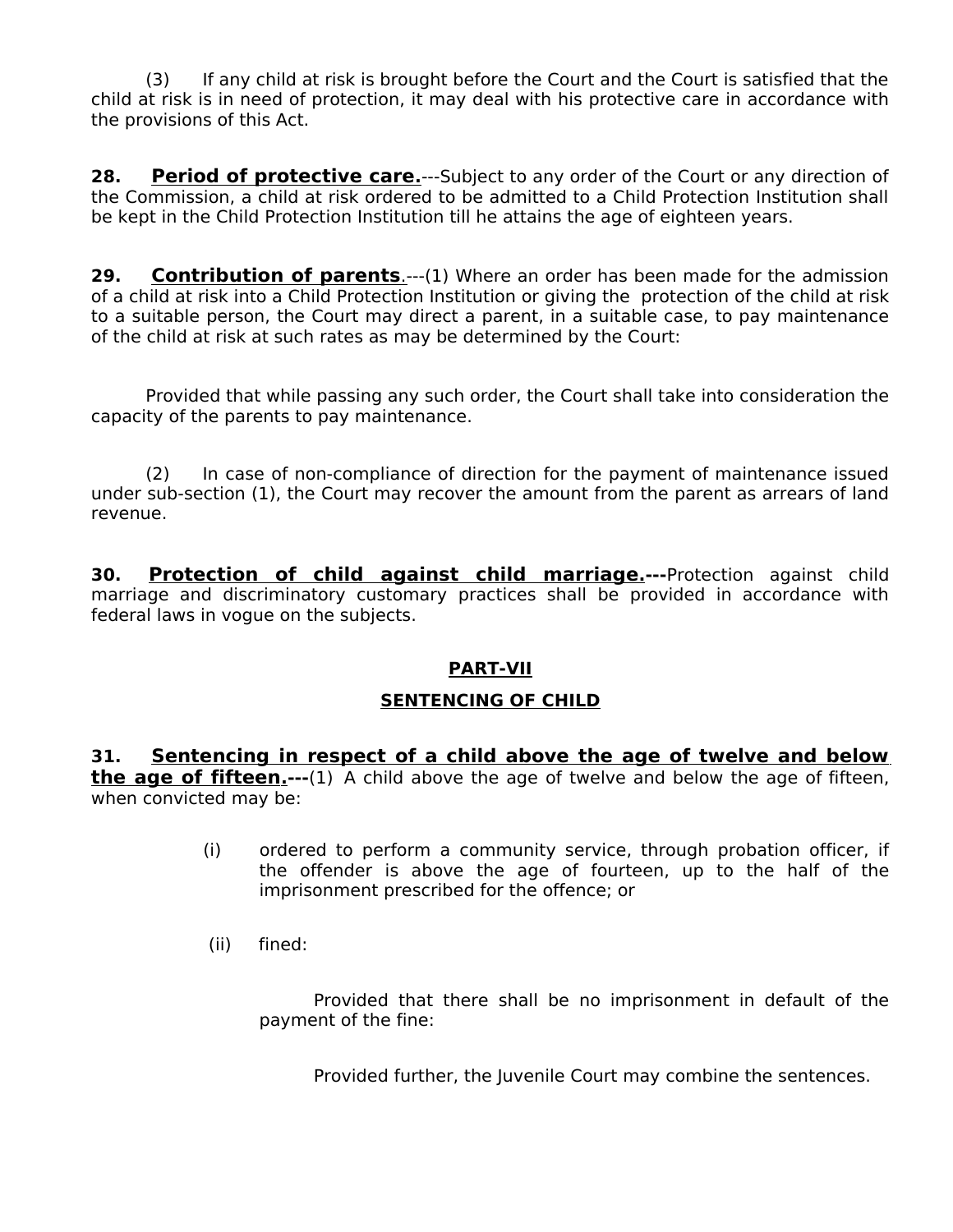(2) The Court may order that the fine may be paid from the Fund if it is satisfied that the child is destitute, without parental care and his parents or lawful guardians are incapable of making payment on his behalf.

## **32. Sentencing in respect of a child above the age of fifteen and below**

 **the age of eighteen.---**A child above the age of fifteen and below the age of eighteen when convicted shall be treated in accordance with the provisions of Juvenile Justice System Ordinance, 2000 (Ord. No. XXII of 2000); provided that the Court may order the community service up to the imprisonment period prescribed for the offence.

## **PART-VIII**

### **OFFENCES AND PENALTIES**

**33. Abolishment of corporal punishment.**---Corporal punishment stands abolished in all its kinds and manifestations and its practice in any form is prohibited as provided under section 89 of the Pakistan Penal Code, 1860 (Act No. XLV of 1860).

**34. Punishment for corporal punishment.**---Whosoever causes or permits to cause corporal punishment, through omission or commission, in any form, under any circumstances or for any purpose, to a child, shall be punished with imprisonment for a term which may extend to six months or with fine which may extend to fifty thousand rupees, or with both.

**35. Fraud or deceit on a child.**---Whosoever, by words, spoken or written, or by signs or otherwise, incites, attempts to incite, deceits or allows a child to engage in any activity which is harmful for the physical, mental, emotional, economic and social well being of a child shall be punished with imprisonment for a term which may extend to three years or with fine which may extend to one hundred thousand rupees or both.

**36.** Violence against a child.---Whosoever, commits an act which cause or intend to cause, harm, pain, suffering or humiliation to a child, destroys, defiles or diminishes the value of any property belonging to him, is said to have committed an offence of violence.

**37.** Punishment for violence.---Whosoever, commits violence against a child shall be punished with imprisonment for a term which may extend to three years and with fine which may extend to one hundred thousand rupees; provided that if the offence is committed by a group of more than two persons, the term of imprisonment which may extend to ten years each with a fine which may extend to one hundred thousand rupees each.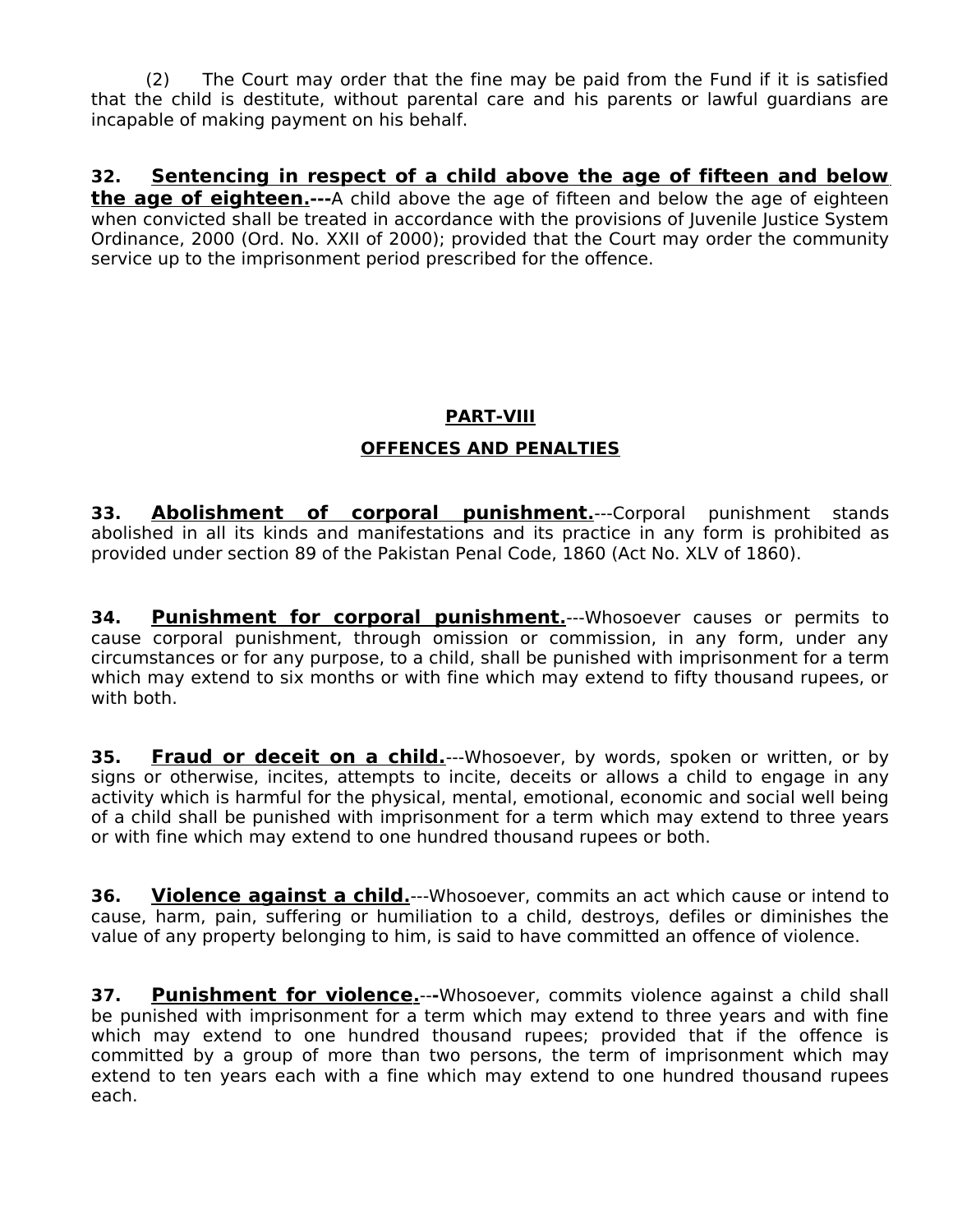**38. Harmful practices.**--**-**Whosoever, coerces or induces any child to indulge in or to undertake any activity or vocation for the purposes of complying with a tradition or a custom, which is or might be dangerous, harmful, hazardous or otherwise improper for any child, shall be guilty of the offence of harmful practice.

**39. Punishment for harmful and abusive practices.**--**-**Whosoever commits the offence of harmful practice shall be punished with imprisonment for a term which may extend to three years or fine which may extend to one hundred thousand rupees or both.

**40. Dealing in organs of a child.**——(1) Whosoever illegally sells, purchases, delivers, transports, imports, exports, keeps or deals in any manner whatsoever in organs of a child, directly or indirectly, with or without consideration, or aids or abets in the commission or omission of the above, shall be guilty of an offence.

(2) Notwithstanding anything contained in sub-section (1) of this section an act of implantation or transplantation of organs or tissues from the body of a living child, if authorized by qualified medical experts and conducted under their supervision in accordance with the standards of medical profession in the best interest of the child, shall not constitute an offence.

**41.** Punishment for dealing in organs of a child.---Whosoever, commits the offence of dealing in organs of a child may be punished with sentence of death or imprisonment for life and shall also be liable to fine which may extend to one million rupees.

**42. Unauthorized custody.**--**-**Whosoever takes a child at risk, into his custody in contravention of the provisions of this Act, shall be punished with imprisonment for a term which may extend to two years or with fine which may extend to fifty thousand rupees or with both.

**43. Punishment for attempting to commit an offence.**---Whosoever attempts to commit an offence punishable under this Act or to cause such an offence to be committed, shall be punished with the punishment provided for that offence.

**44. Cruelty to a child.**---Whoever, not being a parent, having the actual charge of or control over a child, willfully assaults, ill-treats, neglects, abandons or exposes him to be assaulted physically, or negligently fails to provide adequate food, clothes or medical aid, or behaving with the child in a manner likely to cause such child unnecessary mental and physical suffering, shall be punished with rigorous imprisonment for a term which may extend to three years and shall also be liable to a fine which may extend to fifty thousand rupees:

Provided that where some reasonable punishment, not corporal punishment, in good faith is administered to a child by the person having lawful control or protective care of the child as parents normally would do for the betterment of the child, it shall not be deemed to be an offence under this section.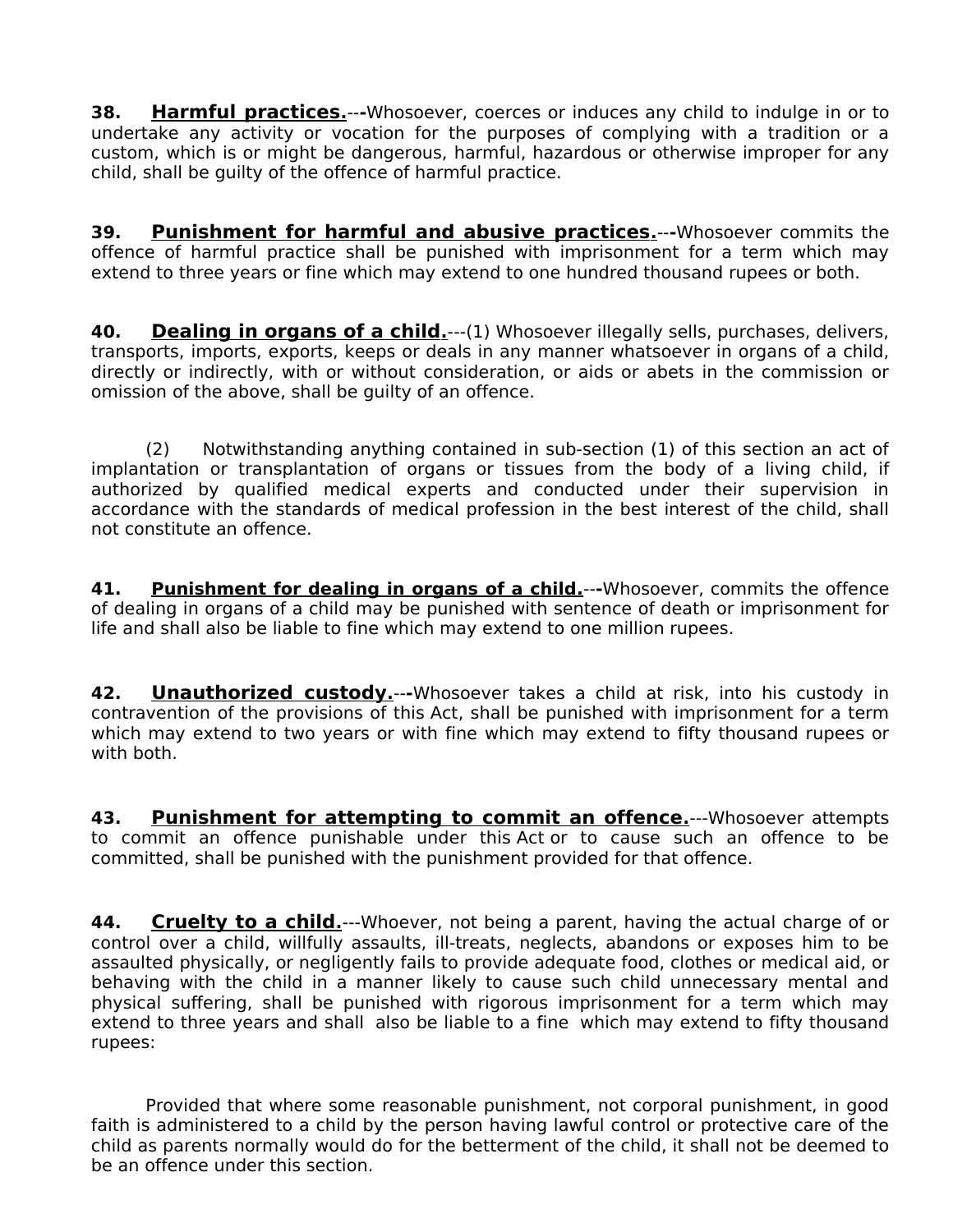**45. Employing child for begging.**---Whoever employs any child for the purpose of begging or causes any child to beg or whoever having the protective care of a child connives at or encourages his employment for the purpose of begging, shall be punished with rigorous imprisonment for a term which may extend to three years and shall also be liable to a fine which may extend to fifty thousand rupees.

**46. Giving intoxicating liquor or narcotics drug to child.---**Whoever gives or causes to be given to any child any intoxicant or narcotic drug, except upon the prescription of a duly qualified medical practitioner, shall be punished with rigorous imprisonment of either description for a term which may extend to four years and shall also be liable to a fine which may extend to fifty thousand rupees.

#### **47. Permitting child to enter places where liquor or narcotic drugs are sold .**---Whoever, with mala fide intentions-

- (i) takes a child to any place where an intoxicant is served or consumed; or
- (ii) being the proprietor, owner or a person in charge of such place, permits a child to enter such place; or
- (iii) causes or procures a child to go to such place;

shall be punished with rigorous imprisonment of either description for a term which may extend to three years and shall also be liable to a fine which may extend to fifty thousand rupees.

**48. Punishment for child pornography.**---Whoever commits an offence of child pornography shall be punished with rigorous imprisonment of either description for a term which may not be less than three years and may extend to seven years and also liable to fine which may not be less than two hundred thousand rupees and may extend to five hundred thousand rupees.

**49. Inciting child to bet or borrow.**---Whoever, by words, spoken or written, or by sign, or otherwise, incites or attempts to incite a child to make any bet or wager or to enter into or take any share or interest in any betting or wagering, shall be punished with rigorous imprisonment for a term which may extend to six months and shall also be liable to a fine which may extend to fifty thousand rupees.

**50. Exposure to seduction.**---Whoever seduces a child by any means whatsoever with an intent to involve him in any sexual activity or exposes him to obscene and sexually explicit material, document, a film, video or a computer generated imagine or attempts to do the aforementioned action, shall be punished with rigorous imprisonment of either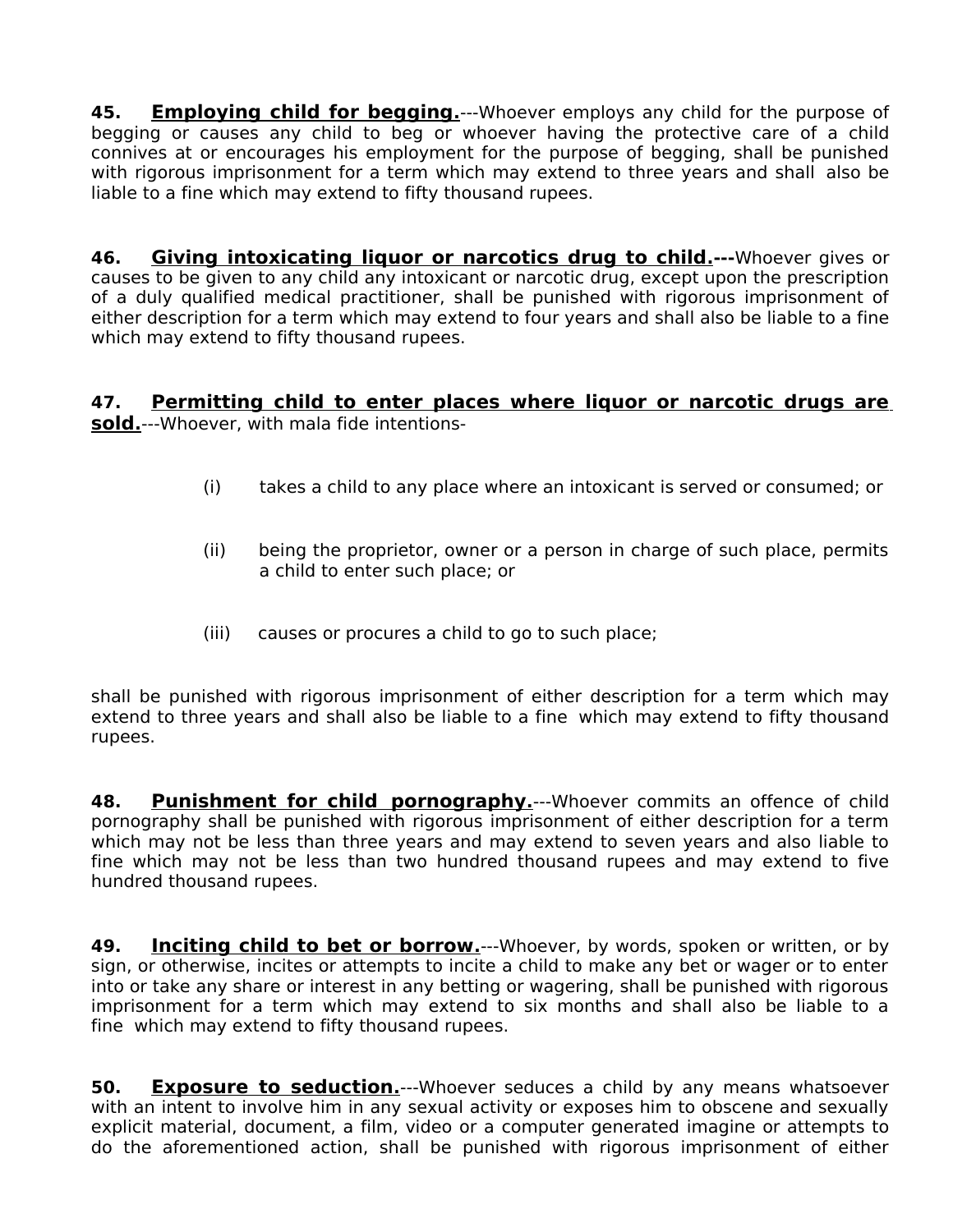description for a term which may extend to seven years or liable to fine which may extend to ten hundred thousand rupees, or with both

## **51. Abetting escape of child.**---Whoever-

- (a) knowingly assists or induces, directly or indirectly, a child admitted to a Child Protection Institution, to escape from the institution; or
- (b) knowingly harbors, conceals, connives with, assists or prevents a child from returning to a Child Protection Institution or to any person to whom the protection of the child was entrusted by the Court;

shall be punished with rigorous imprisonment for a term which may extend to three years and shall also be liable to fine which may extend to fifty thousand rupees.

**52. Child trafficking.---**Whoever involves himself in child trafficking within Pakistan shall be punished with imprisonment for life or which shall not be less than fourteen years and shall also be liable to fine which shall not be less than five hundred thousand rupees and may extend to ten hundred thousand rupees.

**53. Sexual abuse.---**Whoever commits an offence of sexual abuse shall be punished with imprisonment for a term which may extend to fourteen years and shall not be less than seven years and shall also be liable to fine which shall not be less than ten hundred thousand rupees**.**

**54. Offences under this part cognizable, non-bailable and non-compoundable .**---(1) All offences under this chapter shall be cognizable, arrests may be made without warrant, shall be nonbailable and non-compoundable.

(2) Nothing contained in this chapter shall be deemed to prevent any person from being prosecuted under any other law for any act or omission which constitutes an offence punishable under this Chapter and carries harsher punishment under that law.

(3) Whoever having been convicted of an offence under this chapter is convicted for a subsequent offence under the same section or sections shall be punished with rigorous imprisonment which shall not be less than the maximum punishment prescribed for that offence or twice the numbers of years of imprisonment and also fine which shall be twice the amount of fine provided for that offence in this chapter, whichever applicable.

**55. Punishment for actions in contravention of this Act.---**Whoever contravenes the provisions of this Act including any person acting under this Act or any person and institution dealing with the custody and other matters related to a child at risk shall be punished with imprisonment of either description for a term which may extend to three years or liable to fine which may extend to fifty thousand rupees or with both.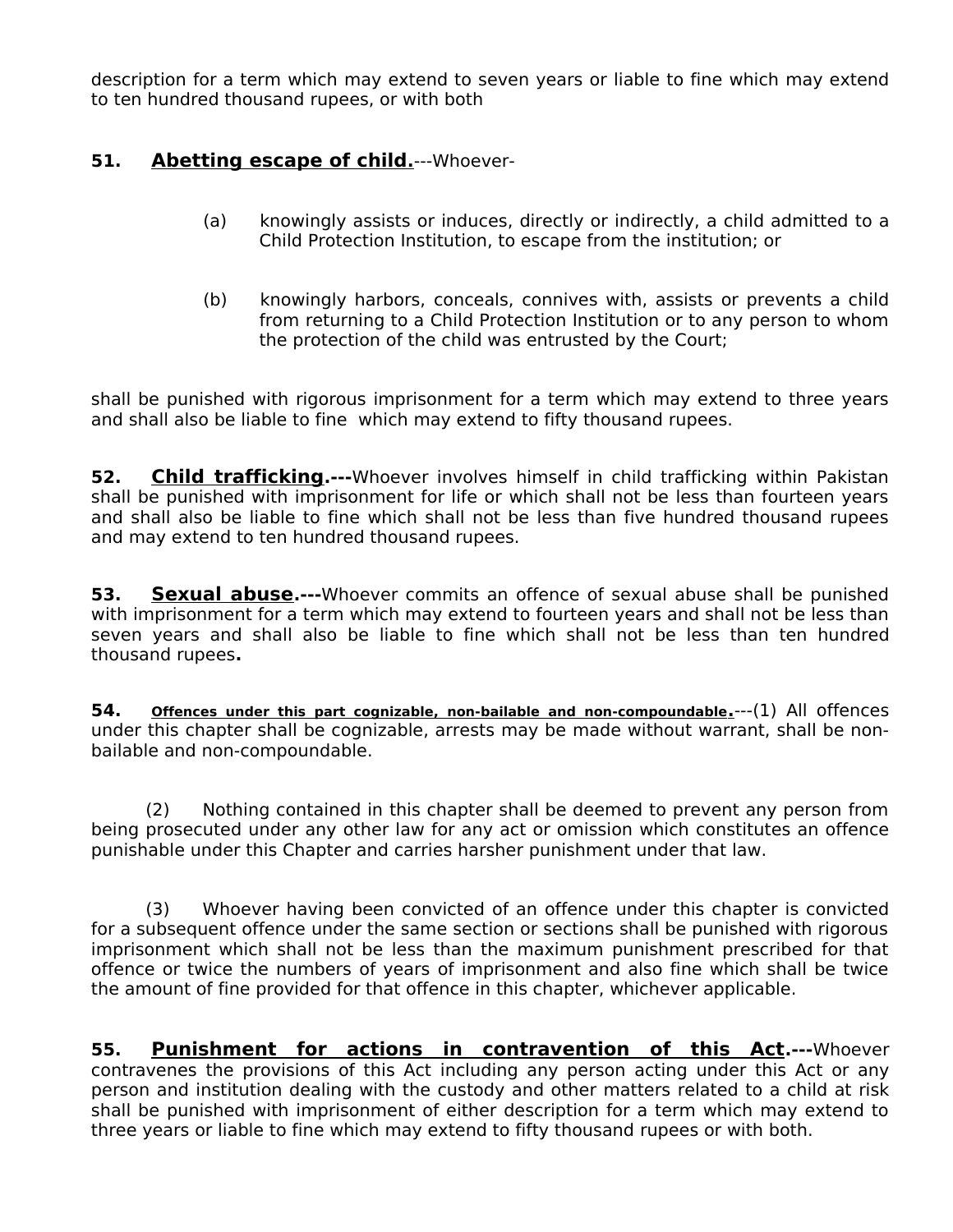# **PART-IX**

## **MISCELLANEOUS**

**56. Discharge of a child at risk, from a Child Protection Institution or from the care of any person to whose care he was entrusted.**---(1) The Commission may at any time order a child at risk to be discharged from a Child Protection Institution, either absolutely or on such conditions as the Commission deems appropriate.

(2) The Court may, at any stage, on application or otherwise, discharge a child at risk from a Child Protection Institution or suitable person, as the case may be, either absolutely or on such conditions as the Court deems appropriate.

**57. Transfer between Child Protection Institutions of like nature in different parts of Pakistan.**---(1) Subject to orders of Court, the Commission may, in consultation with the manager of a Child Protection Institution, transfer the custody of the child at risk from one Child Protection Institution to any other Child Protection Institution in any part of the Province.

(2) A child at risk shall normally be kept in a Child Protection Institution that is at or nearest to his place of domicile.

(3) The Court having jurisdiction over the local area of the Province where a child at risk is being kept may exercise all the powers of the Court under this Act or the rules made there under.

(4) Government may in consultation with the concerned Court direct any child at risk to be transferred from any Child Protection Institution in the Province to any Child Protection Institution of like nature in any other Province of Pakistan in respect of which Government of that Province has made provisions similar to this Act under any law for the time being in force:

Provided that no child at risk shall be so transferred without the consent of Provincial Government of that other Province.

**58.** International obligations.---Notwithstanding anything contained in this Act, the international obligations of Federal Government arising out of bilateral or multilateral agreements including treaties, with reference to child rights, liberty, care, maintenance, education, guardianship etc. by the Federal Government shall continue to be valid, binding and operative provided that anything repugnant to the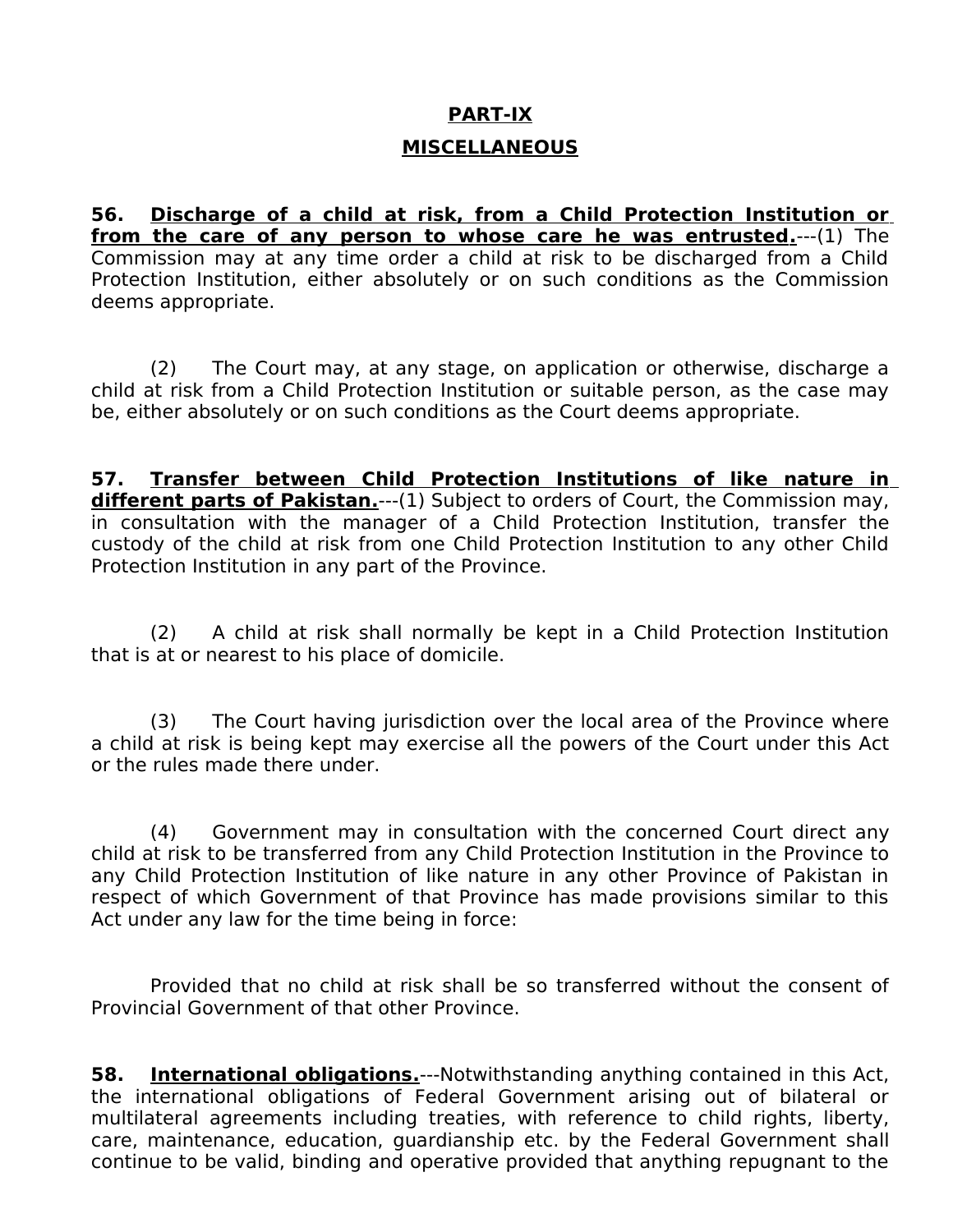Constitution of the Islamic Republic of Pakistan, 1973 shall not be binding and enforceable under this Act.

**59. Officers to be public servants.**---The officers appointed or authorized under this Act shall be deemed to be public servants within the meaning of section 21 of the Pakistan Penal Code (Act XLV of 1860).

**60.** Protection of action taken under this Act.---No suit, prosecution or other legal proceeding shall be instituted against any person, acting or purporting to act in good faith for the welfare of a child at risk under this Act, rules or regulations made there under.

**61. Act to over-ride other laws.**---Provisions of this Act shall have an overriding effect, notwithstanding anything contained in any other law for the time being in force, with the exception of any section or sections of any other law for the time being in force, which may be more protective in case of a child at risk.

**62. Power to make rules and regulations.**---(1) Government may, by notification in the official Gazette, make rules, as may deem necessary, for carrying out the purposes of this Act.

(2) Commission may, by notification in the official Gazette, make regulations for carrying out the purposes of this Act.

**63. Repeal.---**(1) The West-Pakistan Vagrancy Ordinance, 1958 (Ord. No. XX of 1958) and the North-West Frontier Province Orphanages (Supervision and Control) Act, 1976 (Act No. XIV of 1976) are hereby repealed.

(2) Notwithstanding the repeal of the aforesaid laws, the repeal shall not affect or deemed to have affect anything done, action taken, investigation or proceeding commenced, order, rules, regulation, appointment, convenience, mortgage, deed, document or agreement made, direction given, proceeding taken or instrument executed or issued and any such thing, action, investigation, proceedings, order, rule, regulation, appointment, convenience mortgage, deed, document, agreement, direction or instrument shall if in force at the commencement of this Act and not inconsistent with any of the provision of this Act, continue to be in force, and have effect as if it were respectively done, taken, commenced, made, directed, passed, given, executed or issue under this as may deem necessary, for carrying out the purposes of this Act.

**64. Limitations.**---Notwithstanding anything contained in any other law for the time being in force no government agency, department or institution shall